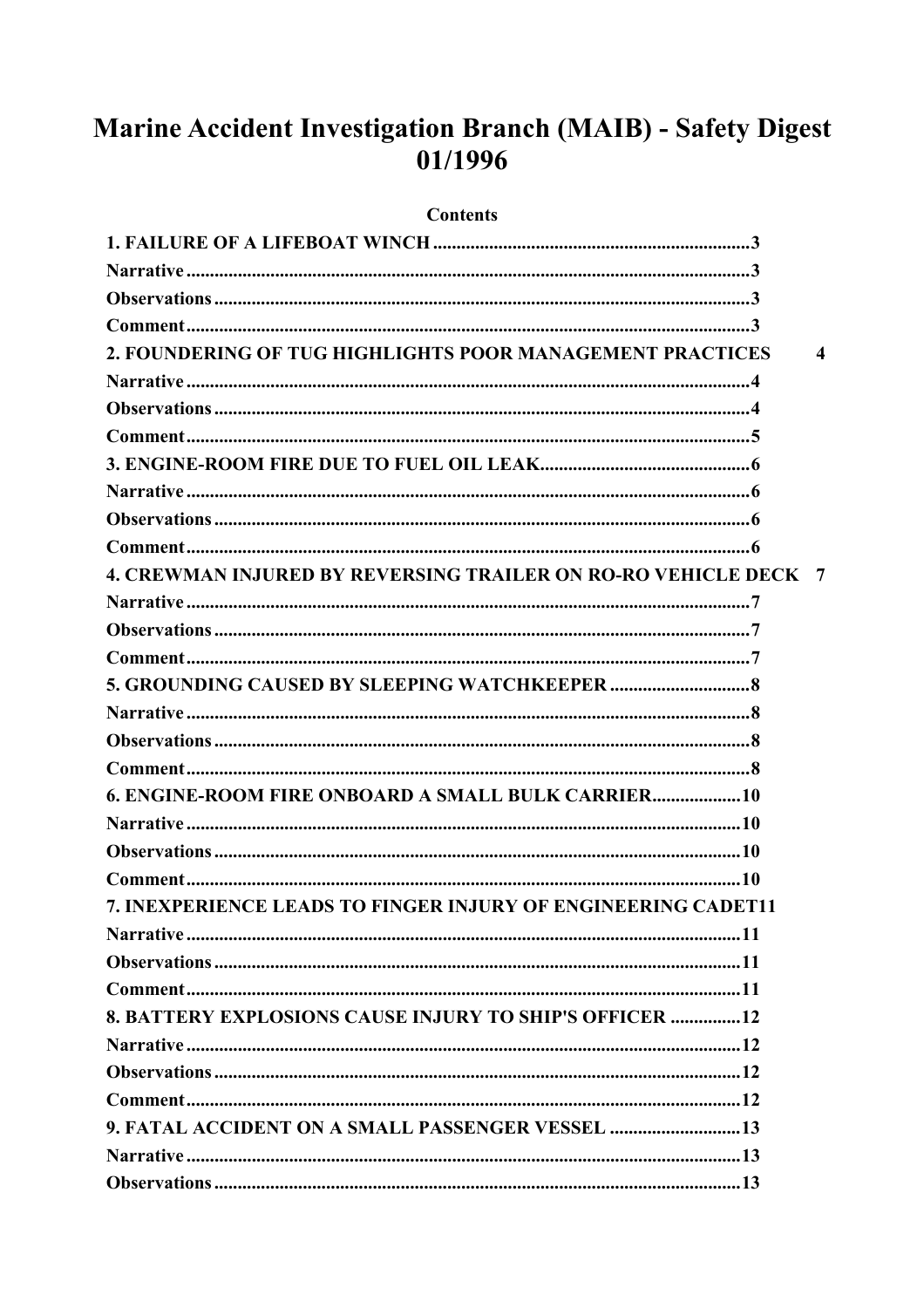| 10. DANGEROUS OCCURRENCE CAUSED BY TOW ROPE PARTING  14            |    |
|--------------------------------------------------------------------|----|
|                                                                    |    |
|                                                                    |    |
|                                                                    |    |
| 11. ENGINE-ROOM FIRE ON SMALL PASSENGER VESSEL15                   |    |
|                                                                    |    |
|                                                                    |    |
|                                                                    |    |
|                                                                    |    |
|                                                                    |    |
|                                                                    |    |
|                                                                    |    |
| 13. EXPLOSION AND FIRE IN BOILER WHILST ALONGSIDE LOADING FUEL OIL |    |
|                                                                    |    |
|                                                                    |    |
|                                                                    |    |
|                                                                    |    |
|                                                                    |    |
|                                                                    |    |
|                                                                    |    |
| 15. ACCIDENT WHILST MOORING ALONGSIDE A VESSEL 20                  |    |
|                                                                    |    |
|                                                                    |    |
| Comment                                                            | 20 |
|                                                                    |    |
|                                                                    |    |
|                                                                    |    |
|                                                                    |    |
|                                                                    |    |
|                                                                    |    |
|                                                                    |    |
|                                                                    |    |
| <b>18. MAJOR INJURIES TO FISHERMEN DURING HEAVY WEATHER23</b>      |    |
|                                                                    |    |
|                                                                    |    |
|                                                                    |    |
| 19. LIFERAFT AND FLARES SAVE A 10 METRE FISHING VESSEL CREW24      |    |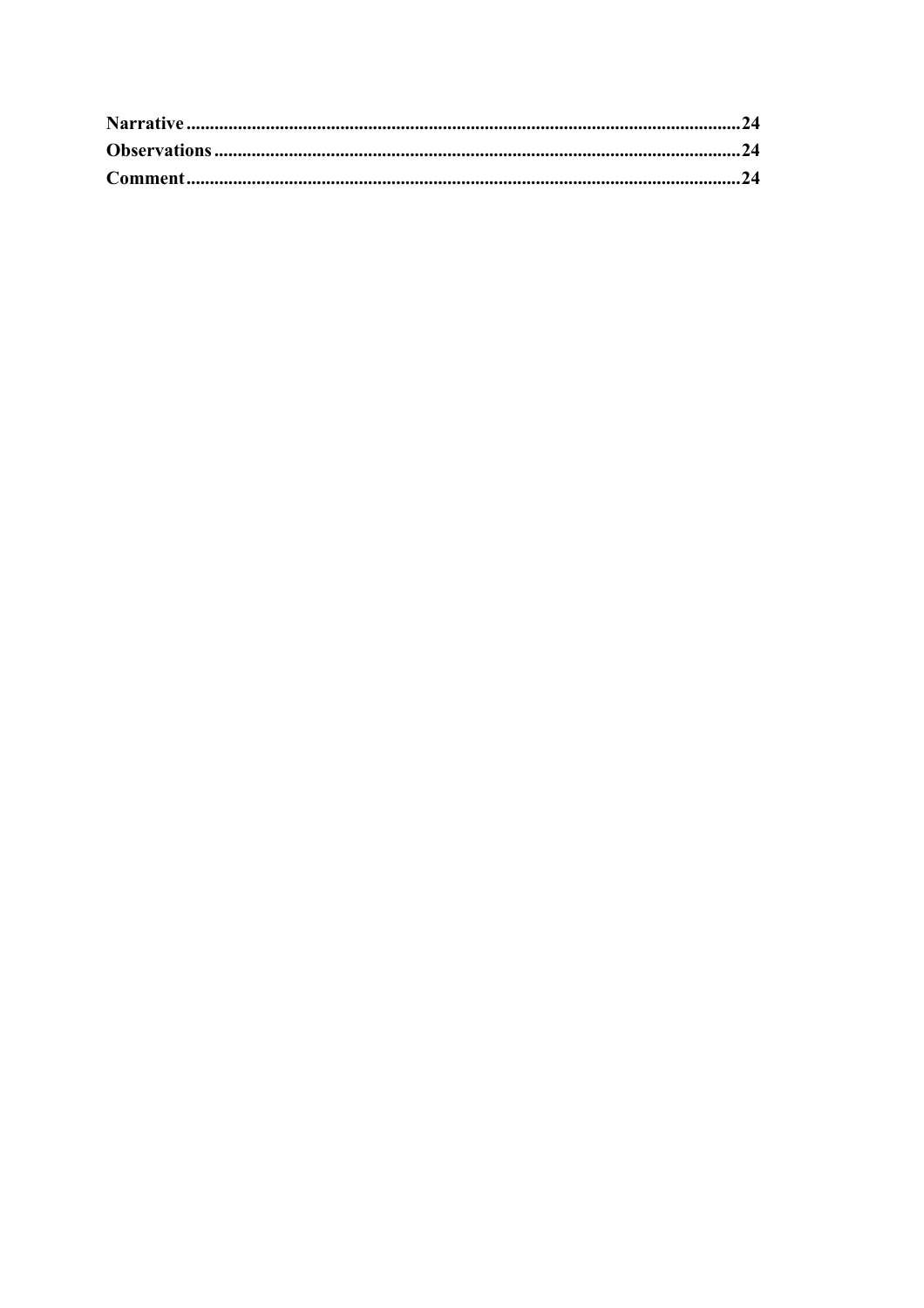# <span id="page-3-0"></span>**1. FAILURE OF A LIFEBOAT WINCH**

## **Narrative**

On completion of a routine lifeboat drill the lifeboat was being raised using the winch motor. A total of five persons remained in the boat. It was decided to stop the operation before the lifeboat reached the housed position to allow some adjustments to be made to the bowsing tackles which were made fast at both ends. Tricing pendants were not used.

Once the boat had reached the desired position the winch motor was stopped. The winch immediately started to run back, lowering the boat until it came to rest against the ship's side with its weight taken only by the bowsing tackles.

All five persons in the boat were evacuated without injury.

A test was later performed, with no personnel in the lifeboat, during which the winch again ran back after the hoist motor was stopped and despite the application of the manually operated brake. This time the lifeboat continued to lower, under the influence of the centrifugal brake, until it reached the water.

Subsequent inspection of the winch established that the one way clutch unit showed signs of damage due to overheating and had been filled with oil of too high a viscosity.

#### **Observations**

The one-way clutch in this type of winch is required to lock during boat lowering operations in order to connect the manual brake to the rotating parts of the winch. A defective clutch renders the manual brake ineffective. However, while the lifeboat is being hoisted using the winch motor the one-way clutch is intended to run free. Hence a slipping one-way clutch is apparent only when attempting to apply the manually operated brake during a lowering operation.

#### **Comment**

The type of one-way clutch employed in this winch consisted of spring loaded rollers, trapped in converging channels, within a cylindrical casing. Oil of excessive viscosity would have the tendency of generating a dynamic film of lubricant between the rollers and cylindrical casing, so preventing the rollers from "locking". Further, should the clutch be operated for any significant time in this way, overheating could occur causing damage to the unit.

Manufacturer's recommendations on the grade of lubricating oil for these units should always be followed.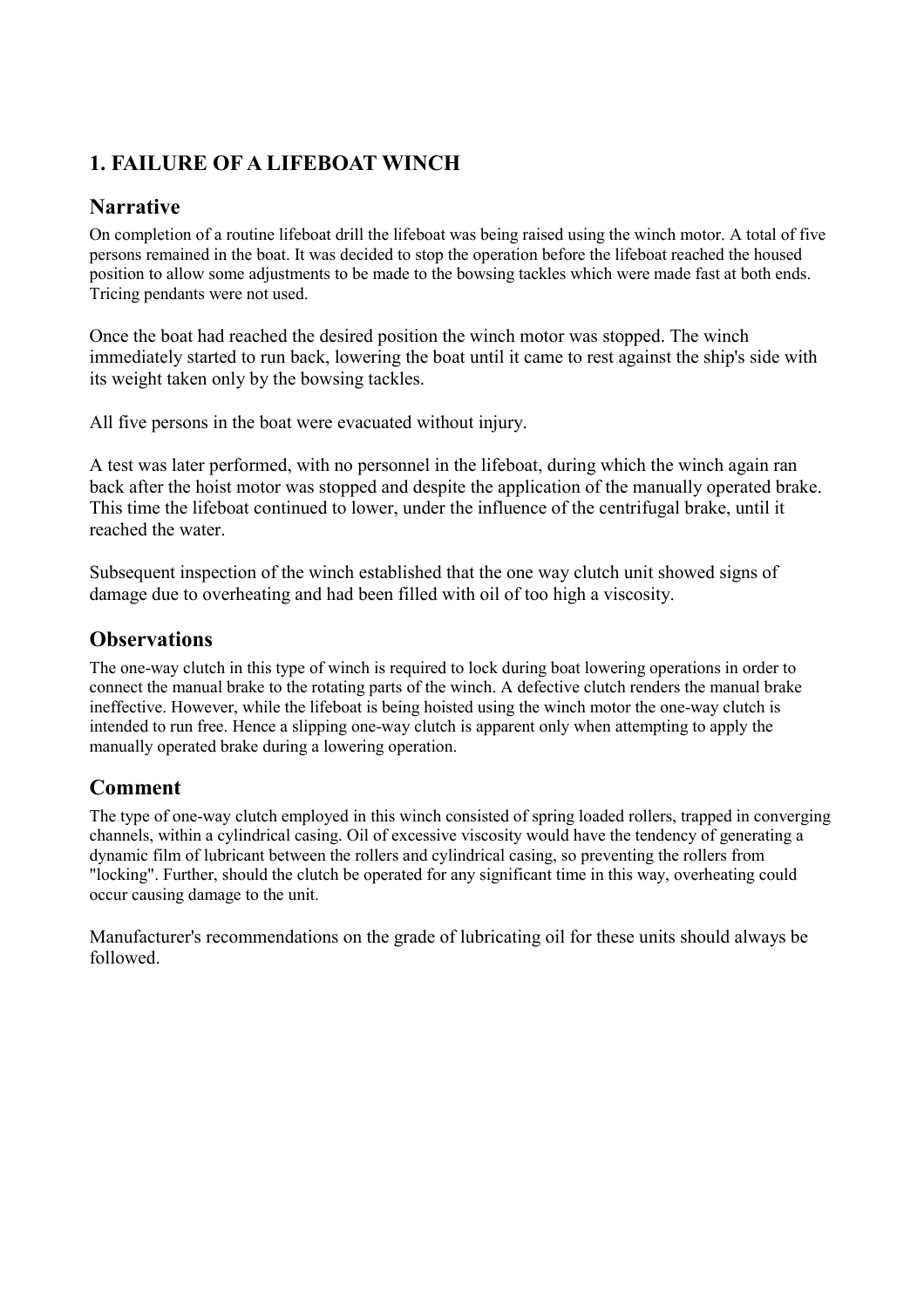# <span id="page-4-0"></span>**2. FOUNDERING OF TUG HIGHLIGHTS POOR MANAGEMENT PRACTICES**

### **Narrative**

A tug of 22 metres registered length was towing a crane barge on the ebb tide downriver towards an anchorage. A flat top barge was secured alongside the crane barge. Both barges were unmanned. The weather conditions were fine and clear and the wind was force 4. A small workboat was secured alongside the tug.

The Skipper of the tug intended to anchor the crane barge using a running moor. On approaching the anchorage, the workboat transferred crewmen from the tug to the crane barge and then stood by to render assistance as required. The Skipper turned the tug and tow around in order to stem the tide on a north-westerly heading and then ordered the crane barge crew to let go a stern anchor. Although the engine of the tug continued to run at full ahead, the vessel lost steerage way against the tide and was pushed around onto a more westerly heading.

As the Skipper attempted to turn the tug to starboard, the angle of the tow rope from the centreline increased to such an extent that the tow rope caused the tug to heel heavily to starboard and to take water on the starboard side of her main deck. The Skipper ordered the crane barge crew to let go the towing bridle but this proved to be impossible with the tow rope under tension. In an unsuccessful attempt to slacken the tow rope, the Skipper ran the engine full astern. He then applied port helm and returned the engine to full ahead in an attempt to reduce the angle of the tow rope from the centreline. By this time water had entered the engine-room through the open engine-room skylights and the tug progressively heeled further to starboard. The Skipper managed to kick two turns of the tow rope off the towing post before he and his crewman transferred to the workboat, which had been manoeuvred alongside the tug. The tug continued to flood and finally sank. There were no injuries to personnel.

# **Observations**

- 1. The main contributory factors to the accident were:
	- o The tug was insufficiently powered to manoeuvre the tow effectively in the prevailing tidal conditions;
	- o No means were provided on board the tug or the tow to release the tow rope quickly and safely while it was under tension;
	- o The engine-room skylights and access door from the main deck were neither shut nor effectively secured prior to the start of the towing operation.
- 2. Because of the lack of any stability information relating to the tug, it is unknown to what degree its stability was a contributory factor.
- 3. Merchant Shipping Notice No M.1531, provides recommendations aimed at preventing the capsize of tugs while engaged in towing operations. The recommendations include:
	- o the provision of a towing hook having a positive means of quick release;
	- o the provision and use of weathertight fittings for openings which provide access to spaces below the weather deck; and
	- o minimum stability criteria.
- 4. The management company failed to provide its employees with appropriate instructions or with published advice pertaining to safe towing operations.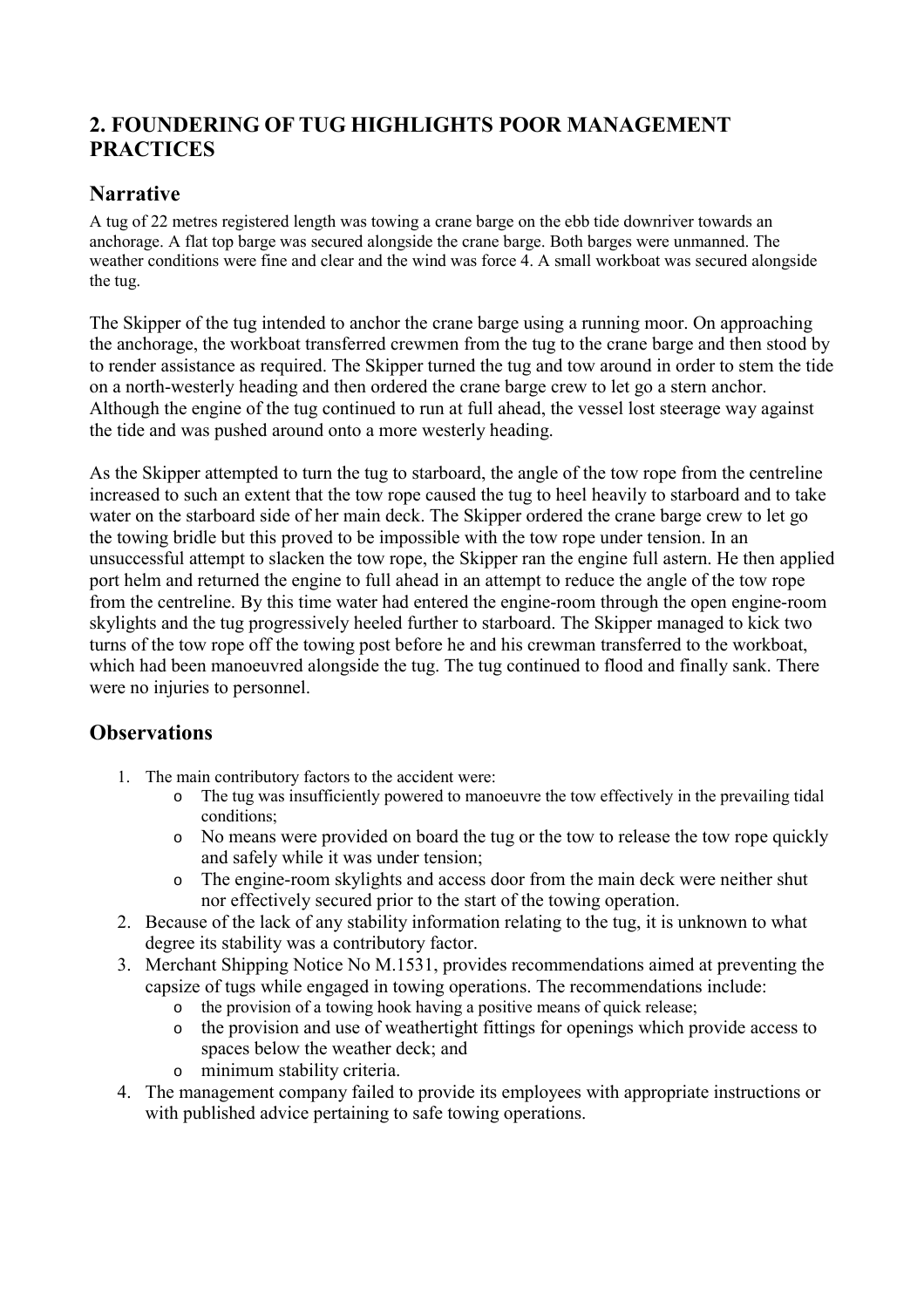#### <span id="page-5-0"></span>**Comment**

Appropriate advice for promoting good management practices is contained in Merchant Shipping Notice No M.1616, which provides a brief introduction to the International Safety Management (ISM) Code. Although the provisions of the Code are aimed primarily at seagoing vessels, their application to non-seagoing vessels is equally appropriate for the purpose of promoting good management practices. The Code states that:

the safety-management system should ensure compliance with mandatory rules and regulations; and that applicable codes, guidelines and standards recommended by the International Maritime Organization, Administrations, classification societies and maritime industry organisations are taken into account.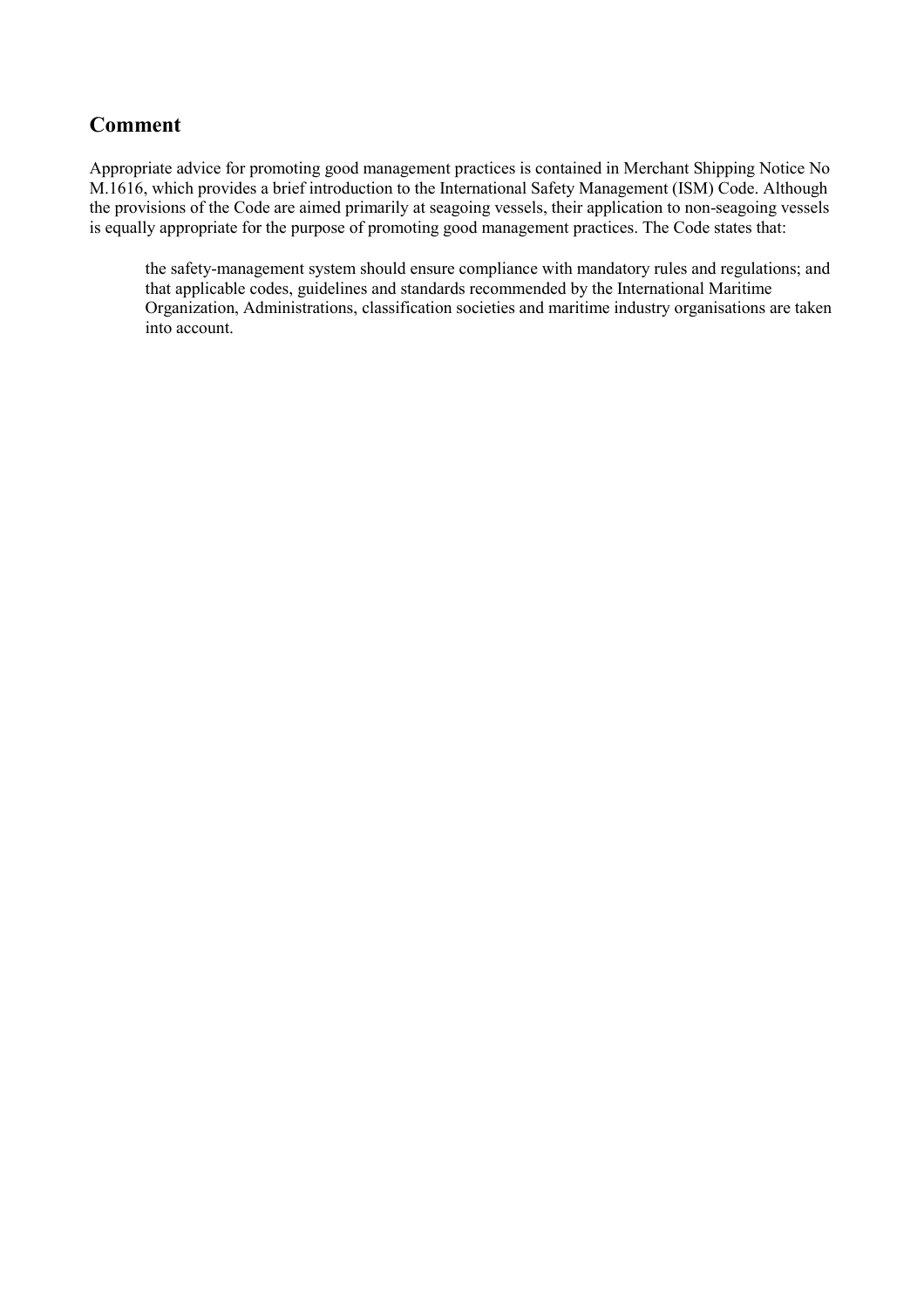# <span id="page-6-0"></span>**3. ENGINE-ROOM FIRE DUE TO FUEL OIL LEAK**

# **Narrative**

A vessel was alongside a container berth when the alarm sounded for a fire in the engine-room. A fire had broken out on top of No 2 diesel alternator engine, flames having been observed at the aft end in the area of the exhaust trunking. The Engineers in the vicinity immediately returned to the control room, took the engine off load and stopped it.

The fire was tackled using local foam extinguishers, and several attempts to put the fire out had to be made as re-ignition continued to occur until contact surfaces in the area had cooled below ignition temperature.

### **Observations**

- 1. Subsequent investigation showed that a two bolt Low Pressure (LP) fuel pipe flange had become displaced on the fuel rail due to a fracture of one of the securing bolts. This allowed fuel oil to leak into the hot box surrounding the cylinder heads and eventual ignition of oil fuel fumes by contact with the exhaust trunking.
- 2. Further investigation failed to establish the exact cause of the bolt failure. It was also noted that the LP fuel oil rail operated at a pressure of about 10 Kg/cm2 (or 10 bar). At this pressure, any displacement of the joint seal will result in a substantial leak.

- 1. As a result of this incident, the company have modified the LP fuel rail to allow a four bolt flanged connection to be fitted in place of the original two bolt flange. This modification had already been carried out by the engine manufacturers on later models in this product range.
- 2. Good communication between ship and shore staff immediately after this incident led to early identification of the real problem and subsequent modification of the system.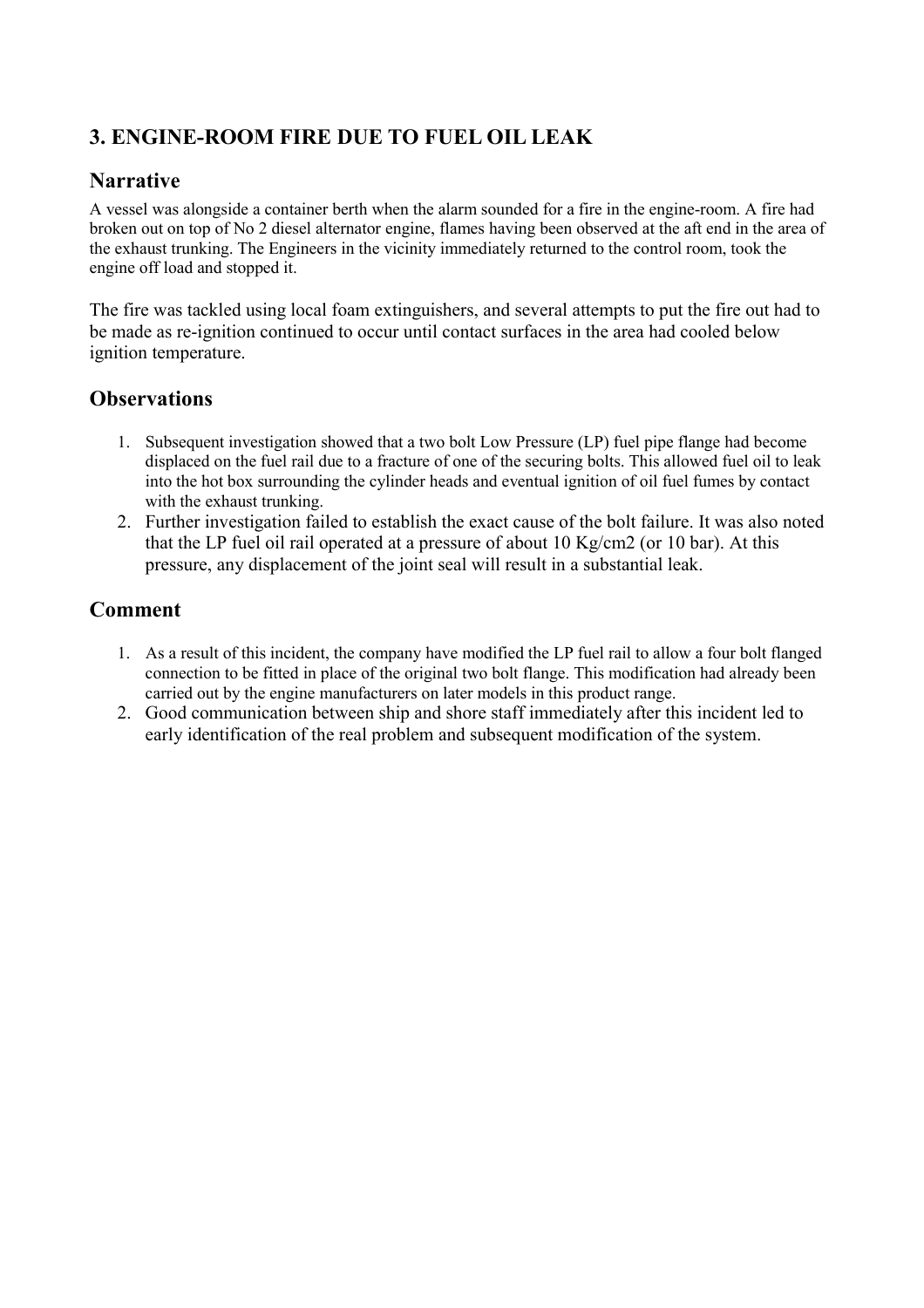## <span id="page-7-0"></span>**4. CREWMAN INJURED BY REVERSING TRAILER ON RO-RO VEHICLE DECK**

### **Narrative**

A Ro-Ro passenger/freight ferry of 1,250 gross registered tonnage, employed on a short sea crossing, had arrived at one of its terminal ports. Vehicle unloading operations were in progress. Some of the freight vehicles were trailers which required the use of shore based tractor units for their movement around and from the vessel.

Members of the ship's deck crew had the task of removing vehicle lashings and trailer support trestles. These crewmen usually worked in pairs. Eventually, all vehicles had been unloaded except one trailer. A tractor unit was driven onto the vehicle deck, reversed into position and coupled to the last trailer. One member of the deck crew attended this vehicle to remove the trestle. All other crew had moved to the other end of the vehicle deck to prepare for the next loading operation.

This last trailer was being reversed along the centre lane of the vehicle deck towards the stern door when the crewman who had been in attendance attempted to cross this centre lane. He was knocked over by the reversing trailer and suffered a leg injury.

# **Observations**

- 1. The driver of the tractor unit/trailer had no clear view behind the trailer while reversing.
- 2. The injured crewman was disorientated and unaware of the direction from which any vehicle may have been moving when he crossed the deck.

- 1. Although company instructions required crew working on the vehicle deck to do so in pairs, the injured man's partner had left the immediate area to perform other tasks.
- 2. Operating in pairs, with one man signalling the vehicle's driver and the other sighting his "blind areas", would allow reversing to be accomplished much more safely.
- 3. The company accepted a recommendation to make their instructions more explicit, by introducing a clear direction that whenever vehicles or freight trailers are being moved in reverse, one member of each two man team must act solely as lookout and signaller for the drivers.
- 4. Merchant Shipping Notice No M.1507 gives guidance on the precautions required when conducting cargo operations on vehicle decks of Ro-Ro vessels.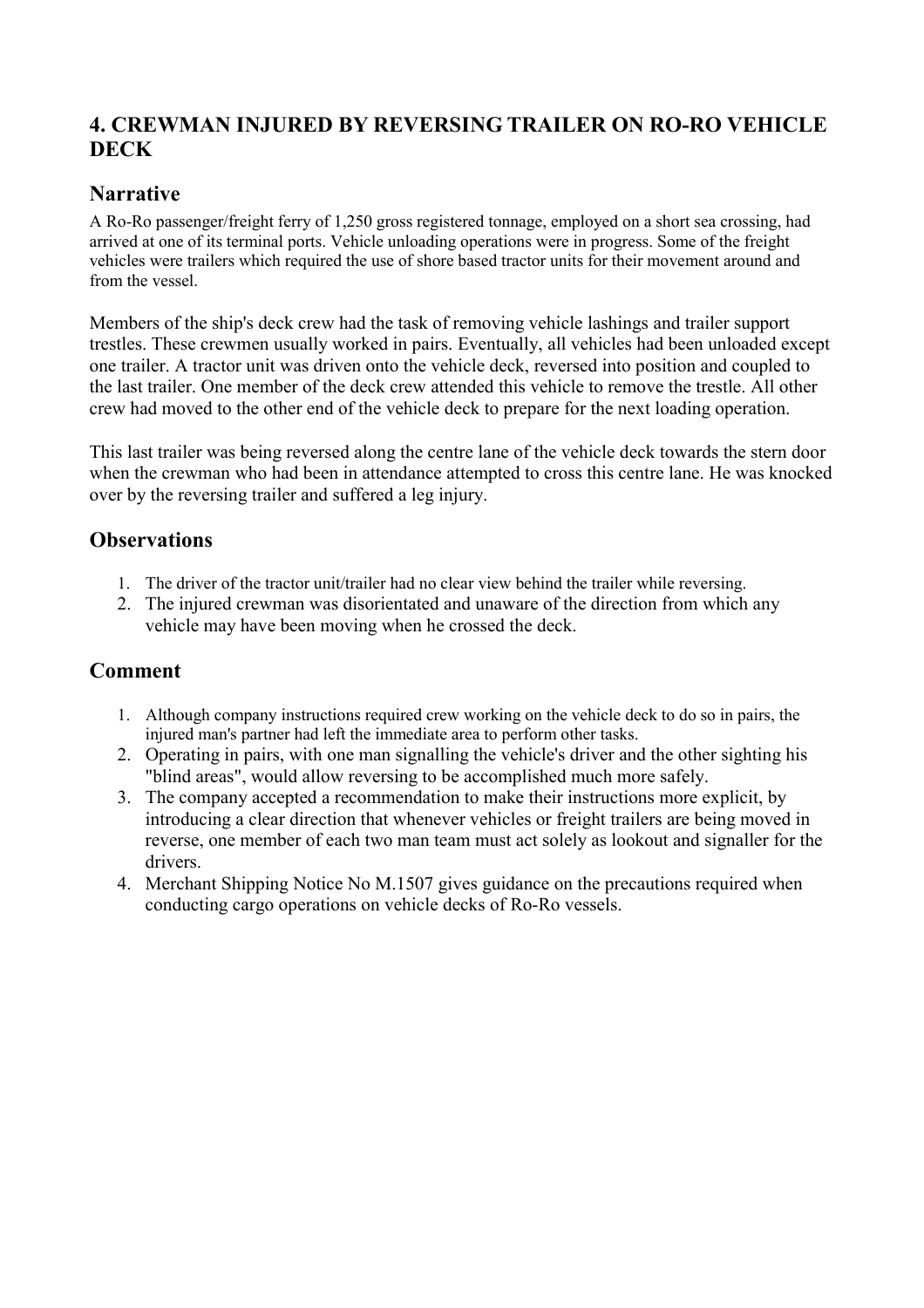# <span id="page-8-0"></span>**5. GROUNDING CAUSED BY SLEEPING WATCHKEEPER**

#### **Narrative**

A tug left port at 0200 hrs and proceeded on a coastal passage in fine weather with good visibility. The wheelhouse was manned by the Mate and a helmsman, with the tug on hand steering.

During the watch, the Mate periodically sat on a seat provided in the vicinity of the chart table, which was situated in an aft corner of the wheelhouse.

At approximately 0400 hrs, the Mate instructed the helmsman to alter course 10º to port with the intention of passing three cables off a shore light, which was then fine on the starboard bow at a range of four miles. He then sat down in the seat and soon fell asleep.

About 20 minutes later, the helmsman suddenly became aware of the close proximity of the shore light, instinctively shouted to the Mate and applied full port helm. The Mate awoke and saw the light dead ahead at close range. Although he immediately pulled the engine control lever back to Full Astern, the vessel grounded on rocks a few seconds later.

There were no injuries but the vessel was a constructive total loss.

#### **Observations**

- 1. The Master had instructed his crew to return to the vessel at midnight with the intention of departing at 0200 hrs.
- 2. The Mate duly arrived on board the vessel at midnight, having spent the day at home, but he had not slept since the previous night. The helmsman arrived on board at about 0120 hrs.
- 3. The Master was of the opinion that both the Mate and the helmsman were fit for duty. However, he made no specific enquiries as to the quantity or quality of rest each of them had gained prior to their arrival on board.
- 4. The Master had made no attempt to ensure that he was adequately rested himself and had assumed that the Mate would be in a fit state to take charge of the first watch.
- 5. Prior to the grounding, there was little conversation between the Mate and the helmsman. The wheelhouse was in darkness and the heating was on, with the wheelhouse doors and windows closed.
- 6. The wheelhouse was not equipped with a watch alarm.

- 1. A major contributory factor to the Mate falling asleep was fatigue due to lack of adequate rest. However, any tendency for him to feel drowsy would have been exacerbated by him sitting down in the warm, dark and quiet atmosphere of the wheelhouse.
- 2. By instructing his crew to return to the vessel at midnight, the Master allowed insufficient time to ensure that they were adequately rested for the passage. In this regard, each crew member also had an individual responsibility under The Merchant Shipping (Health and Safety: General Duties) Regulations 1984 to ensure his own fitness for duty.
- 3. The helmsman was under no obligation to maintain a lookout while steering the vessel. However, it is probable that had he been less fatigued, he would have realised the close proximity of the shore light at an earlier stage, in time for avoiding action to be taken.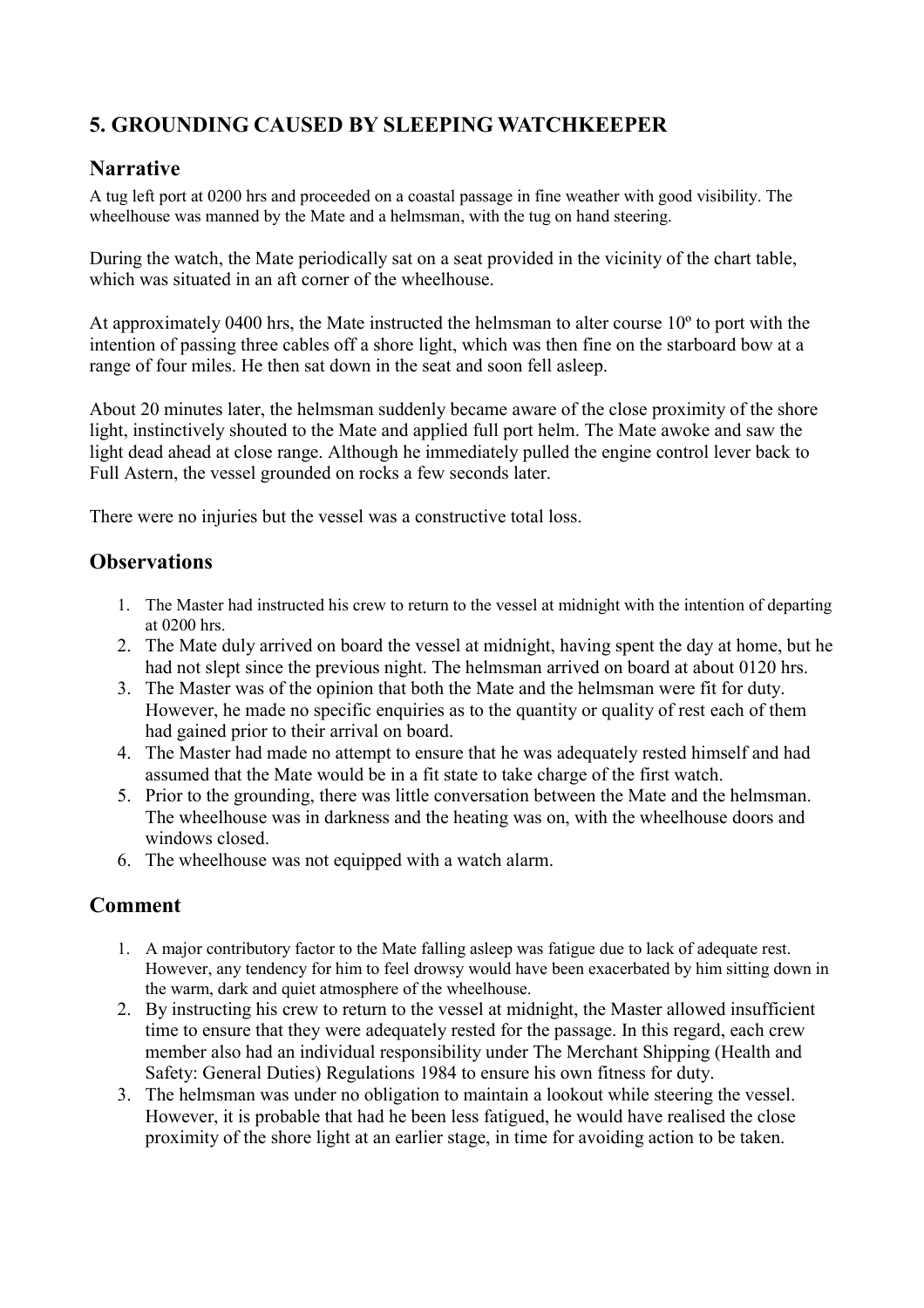4. If a watchkeeper is allowed to sit in a chair during the hours of darkness, with few navigational duties to perform, there will always be a tendency for him to fall asleep. He does not necessarily have to be fatigued or otherwise impaired for this to happen.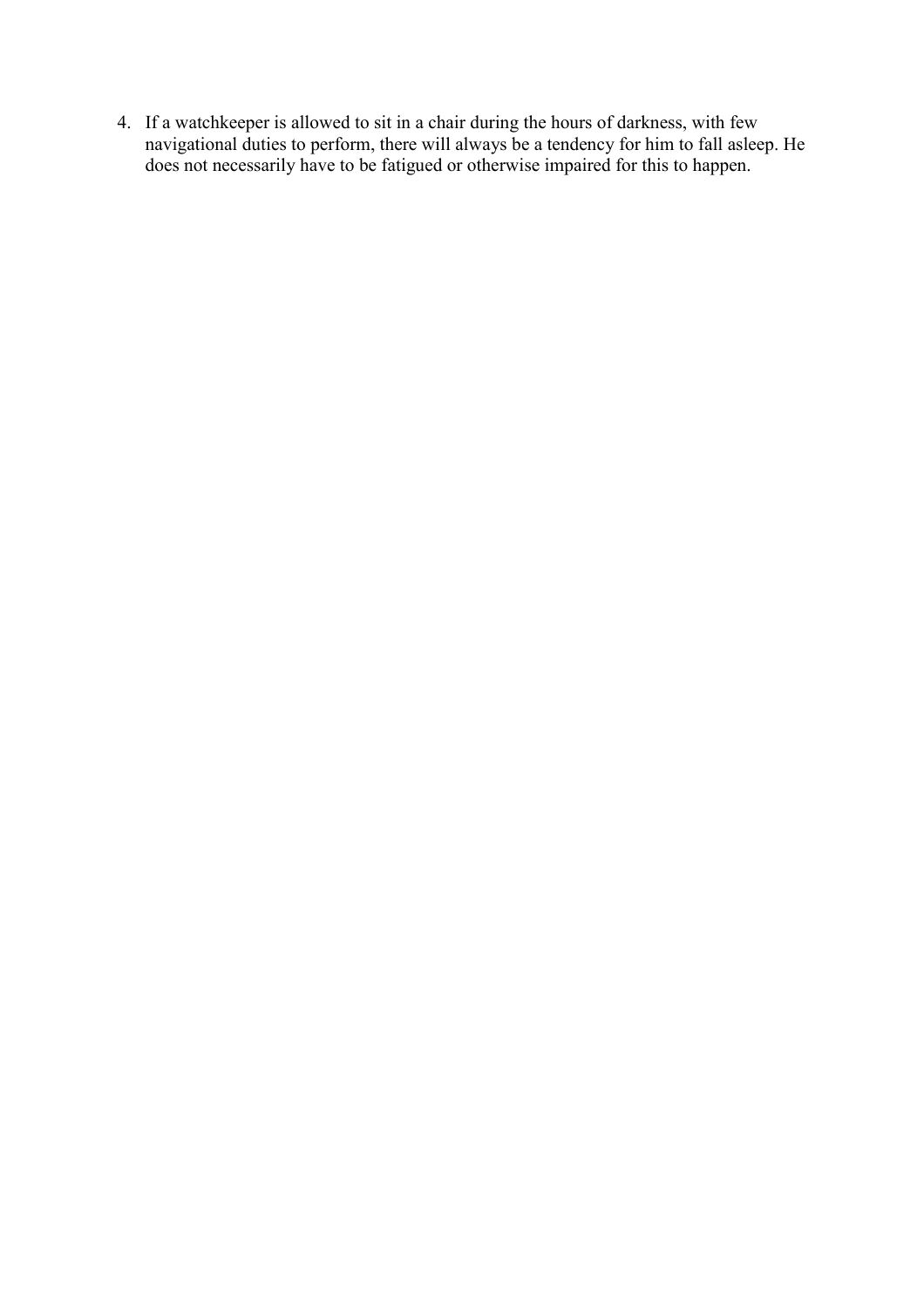# <span id="page-10-0"></span>**6. ENGINE-ROOM FIRE ONBOARD A SMALL BULK CARRIER**

### **Narrative**

A small bulk carrier of 3,890 gross registered tonnage was on passage in the English Channel with a cargo of coal. Shortly after dawn the fire detection system activated, indicating a fire in the engine-room. The Chief and Second Engineers made their way to the engine-room to investigate and discovered large quantities of smoke. The engines were stopped from the bridge and the quick closing fuel valves were tripped.

A fire fighting party was mustered and made an attempt to enter the engine-room to tackle the fire. Unfortunately these attempts were thwarted by very dense smoke. All ventilators and dampers to the engine-room were then closed and, after all personnel were accounted for, the CO2 flooding system was discharged. This was some 30 minutes after the fire alarm was first heard.

About five minutes later the Master made contact with the Coastguard requesting fire fighting assistance. After the arrival of shore based fire fighters it was established that the fire had been extinguished and the vessel was safely towed to port.

# **Observations**

- 1. During the subsequent inspection only very limited damage was found, which would suggest that little heat had been generated and that most of the fire fighting problems had been caused by the dense smoke generated. Also at that time a small bore fuel pipe beneath a main engine turbocharger casing, and adjacent to a compression fitting, was found to have been fractured.
- 2. It is noted that a significant period of time elapsed between the activation of the fire alarm and the discharge of the CO2 smothering gas. Similarly, the Master delayed contacting the Coastguard until after the CO2 had been deployed. It is fortunate that the fire did not intensify and spread during this time.

# **Comment**

The importance of screening oil pipes from possible sources of ignition is well set out in Merchant Shipping Notice No M.1456, and in its Appendix there are several examples of machinery space fires, one of which was due to the failure of a compression fitting on a fuel line. The vulnerability of this type of fitting, especially when subject to vibration, should be carefully considered when selecting pipe joining techniques.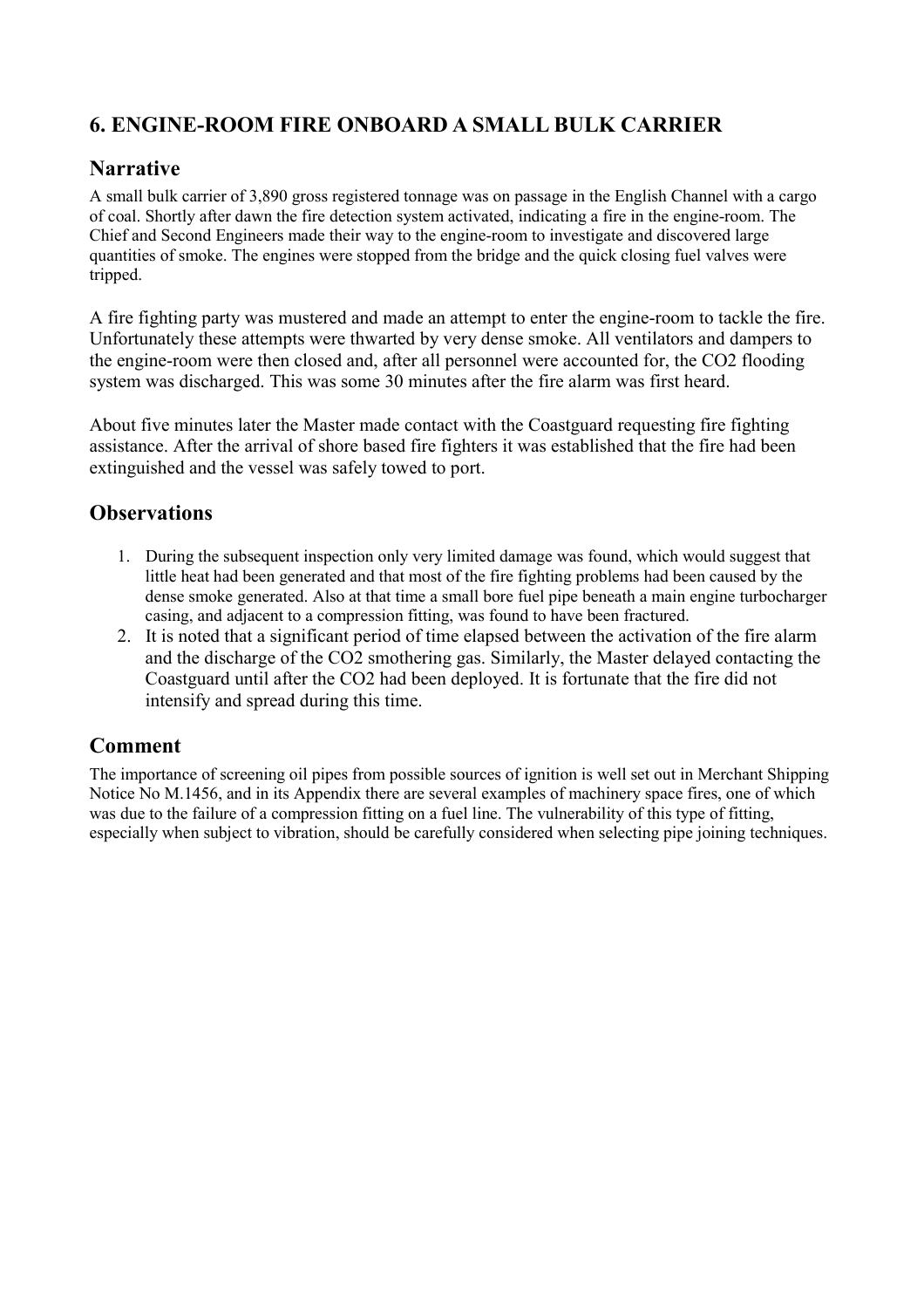# <span id="page-11-0"></span>**7. INEXPERIENCE LEADS TO FINGER INJURY OF ENGINEERING CADET**

## **Narrative**

An engineer was being assisted by a cadet in reassembling a heavy oil purifier. The purifier was of the self cleaning type, having a sliding bowl within a main bowl around the periphery of which are sludge discharge ports.

The sliding bowl had been lifted, using lifting gear, into the main bowl. The lifting gear remained in place in order to position the sliding bowl correctly. Difficulty was experienced in accurately positioning the sliding bowl due to it sticking. In order to assess the position of the sliding bowl the cadet put his finger into a sludge port; at the same time the sliding bowl jumped slightly due to the residual load on the lifting gear. The cadet's finger was trapped between the edge of the sludge port and the sliding bowl causing a painful injury.

#### **Observations**

- 1. Careful supervision of young trainees, such as this cadet, is the immediate responsibility of the supervising engineer officer.
- 2. The acquisition of safe working attitudes during routine operations such as this, is as important a part of a cadet's training as anything he or she will be required to learn. Whilst on board ship these attitudes can be very heavily influenced by the more experienced officers and crew; such a responsibility should never be forgotten.

#### **Comment**

Advice against using fingers to align or test for the alignment of machinery is contained in the Code of Safe Working Practices for Merchant Seamen.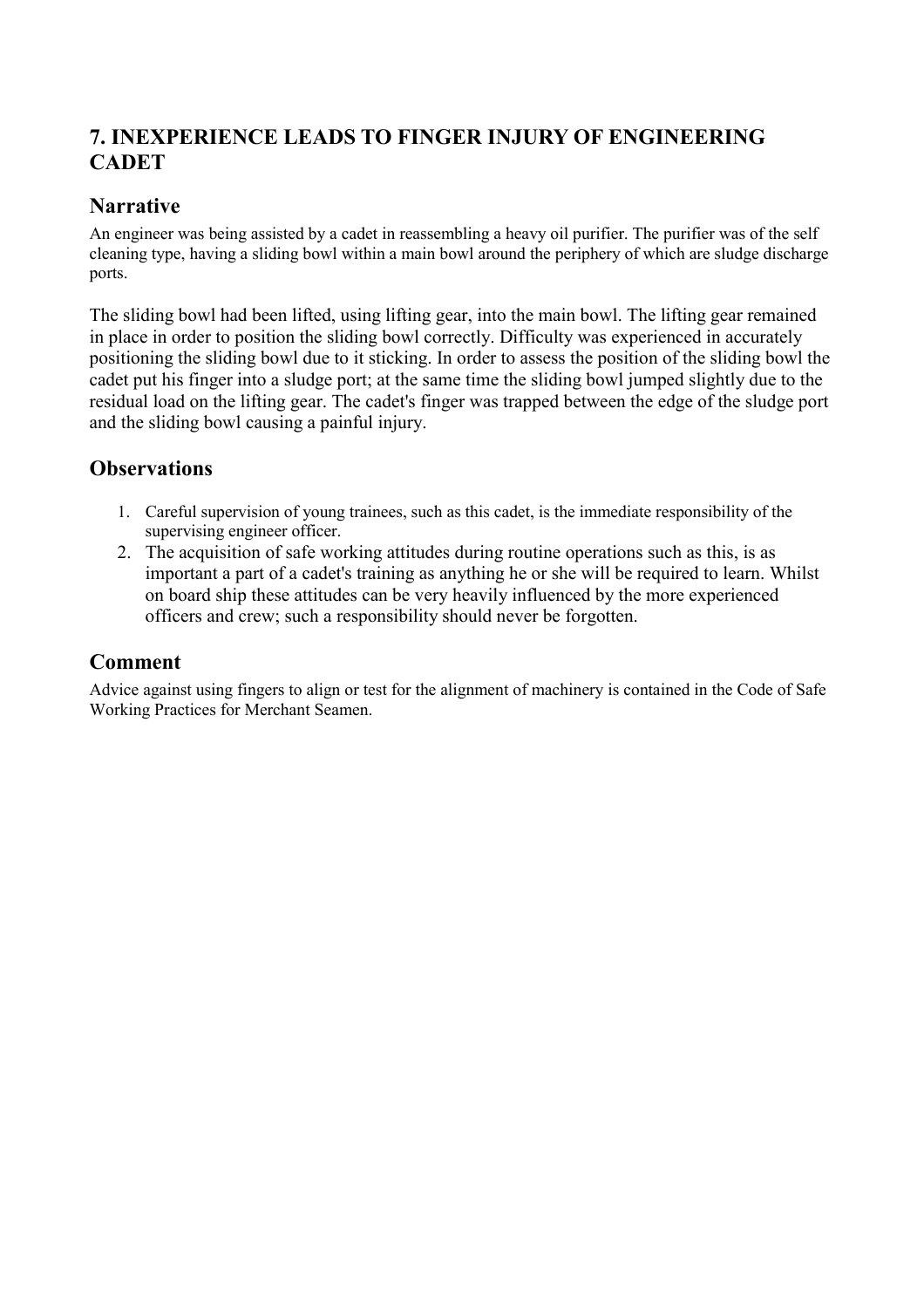# <span id="page-12-0"></span>**8. BATTERY EXPLOSIONS CAUSE INJURY TO SHIP'S OFFICER**

## **Narrative**

A set of lead acid batteries, which supplied emergency power to a vessel's radio installation, was being serviced by a ship's officer. This work consisted of removing terminal connections, cleaning and greasing terminal posts and remaking the connections. The batteries were situated in a well ventilated box on the wheelhouse top. With the battery box cover removed the batteries were exposed to atmosphere.

The officer had completed the work on four of the eight terminals; there were four batteries in total. He was slackening the fifth terminal when two cells on this third battery exploded spraying him with acid and causing flying parts of the battery casing to strike him. A new battery was then obtained as a replacement. While this battery was being connected to the original three, one of those exploded, again throwing acid and parts of the casing over the officer. The vent caps had previously been removed from all three original batteries before installation of the new battery was attempted.

Fortunately the officer received only minor cuts and bruising.

#### **Observations**

The damaged batteries were discarded immediately after the incident so preventing any close examination or tests from being performed.

However, the battery manufacturers made several observations and recommendations:

- Even batteries not under charge may discharge gases which have been trapped in their cells if the battery is moved or otherwise disturbed.
- Charging or discharging current should be switched off before attempting to remove terminal connections.
- Static discharges may be sufficient to cause the ignition of escaping gas.
- Always keep cell vent plugs in place, even when charging the battery.
- Full protective gear should be worn by persons working on lead acid batteries.

#### **Comment**

Some of the above points, together with further advice on working with lead acid batteries, is contained in Chapter 24 of The Code of Safe Working Practices for Merchant Seamen.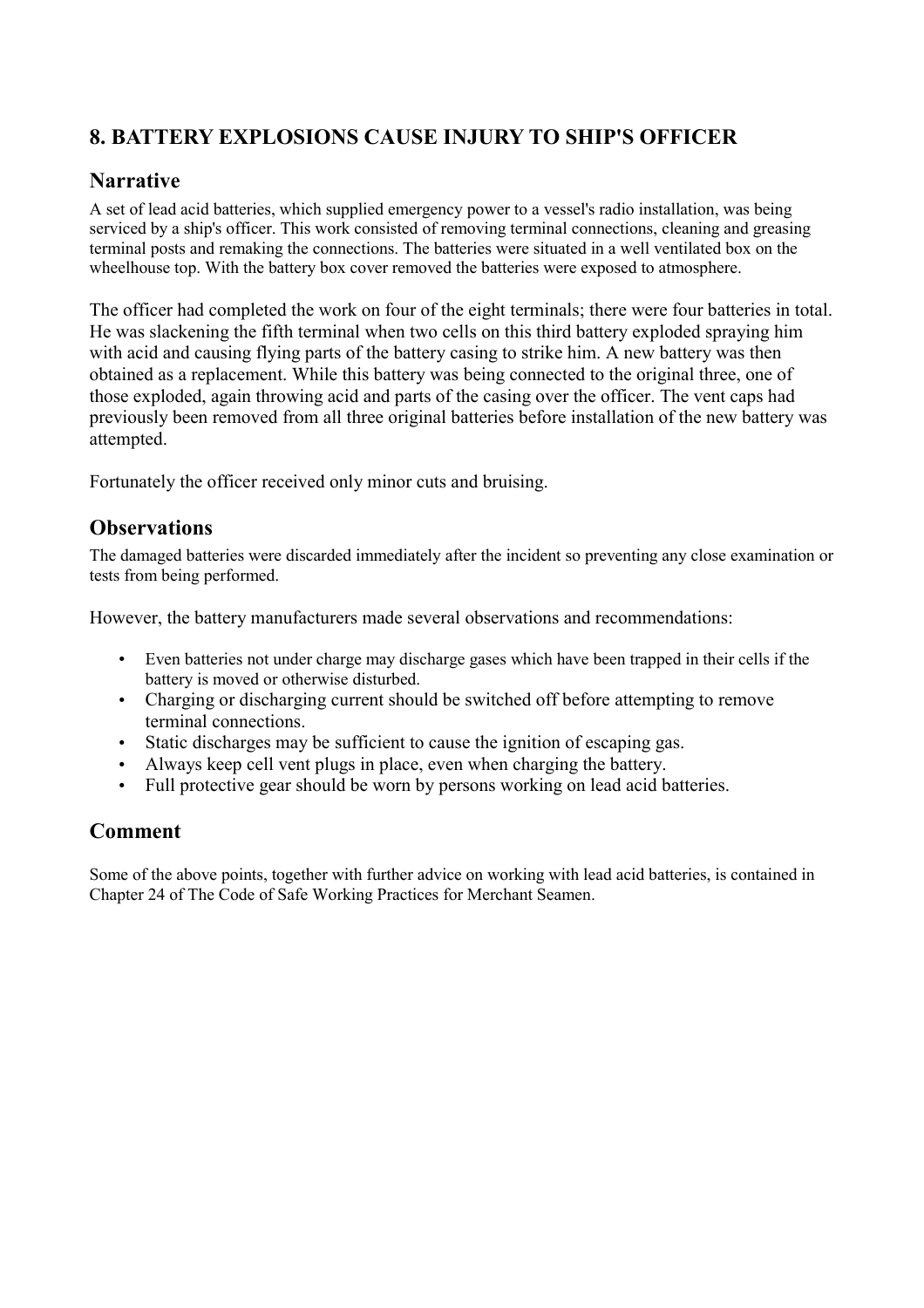# <span id="page-13-0"></span>**9. FATAL ACCIDENT ON A SMALL PASSENGER VESSEL**

### **Narrative**

A small Class V motor passenger vessel was built in the style of a canal barge. It had two deck levels and was capable of carrying a total of 120 passengers. There was a bar in the enclosed saloon deck below, above which there was an open deck, enclosed by wooden bulwarks. At the after end of the open deck there was a raised cambered coach roof. The conning position was directly behind the raised roof space.

It was a winter's night during which there were periods of rain. The vessel was privately chartered for an overnight river party, from 2300 hrs to 0600 hrs. In addition to the 35 fare-paying passengers in the party, there were four guests of the Skipper. The vessel departed from her berth and proceeded downriver and out of the city environs. As the vessel approached an outlying town, the Skipper decided to turn back upstream, to prevent the noise of the discotheque from disturbing the residents ashore. He then anchored the vessel in the river. There was a strong current running.

While at anchor, two of the Skipper's male guests were standing on the coach roof and talking to each other. The crew and most of the passengers and guests were below. Suddenly one of the two men slipped off the coach roof and fell into the river. His friend made an unsuccessful attempt to rescue him. The man was lost and three days later his body was found by police divers.

#### **Observations**

- 1. There were adequate lifebuoys around the upper deck bulwarks but none of them was used. None of the crew was keeping a watch on deck.
- 2. The raised coach roof did not have guard rails as the height of the roof was close to the maximum air draught for the many river bridges the vessel had to pass beneath.
- 3. The Skipper had warned two of his guests of the dangers of standing on the coach roof, as the rain had caused it to become slippery. He did not extend this warning to his other guests, although he would not have allowed fare-paying passengers to stand on the roof at all.
- 4. There was an understanding between the Owner of the vessel and his staff that the latter could, with permission, invite their own guests on board. In this case the Owner was away and the Skipper did not seek that permission.

- 1. There should have been clear standing instructions that nobody was to be allowed on the coach roof, and this incident illustrates the result of management having no formal and stated responsibilities and procedures in place.
- 2. There is no statutory requirement for an Owner to supply written standing orders to the Skipper of a Class V passenger vessel. However, while the Merchant Shipping (Operations Book) Regulations apply only to ships of Class II and IIA - essentially short-sea passenger ferries - the burden of their requirements does no more than reflect good practice, which should be followed in the management of vessels of other classes. Merchant Shipping Notice No M.1353 contains much useful advice about the contents of an operations book.
- 3. Operating instructions should, among other things, emphasise to Skippers of small passenger vessels that they are responsible for the safety of all on board and that they have full authority in the exercise of that responsibility including, if necessary, the restraining of passengers from hazardous activities.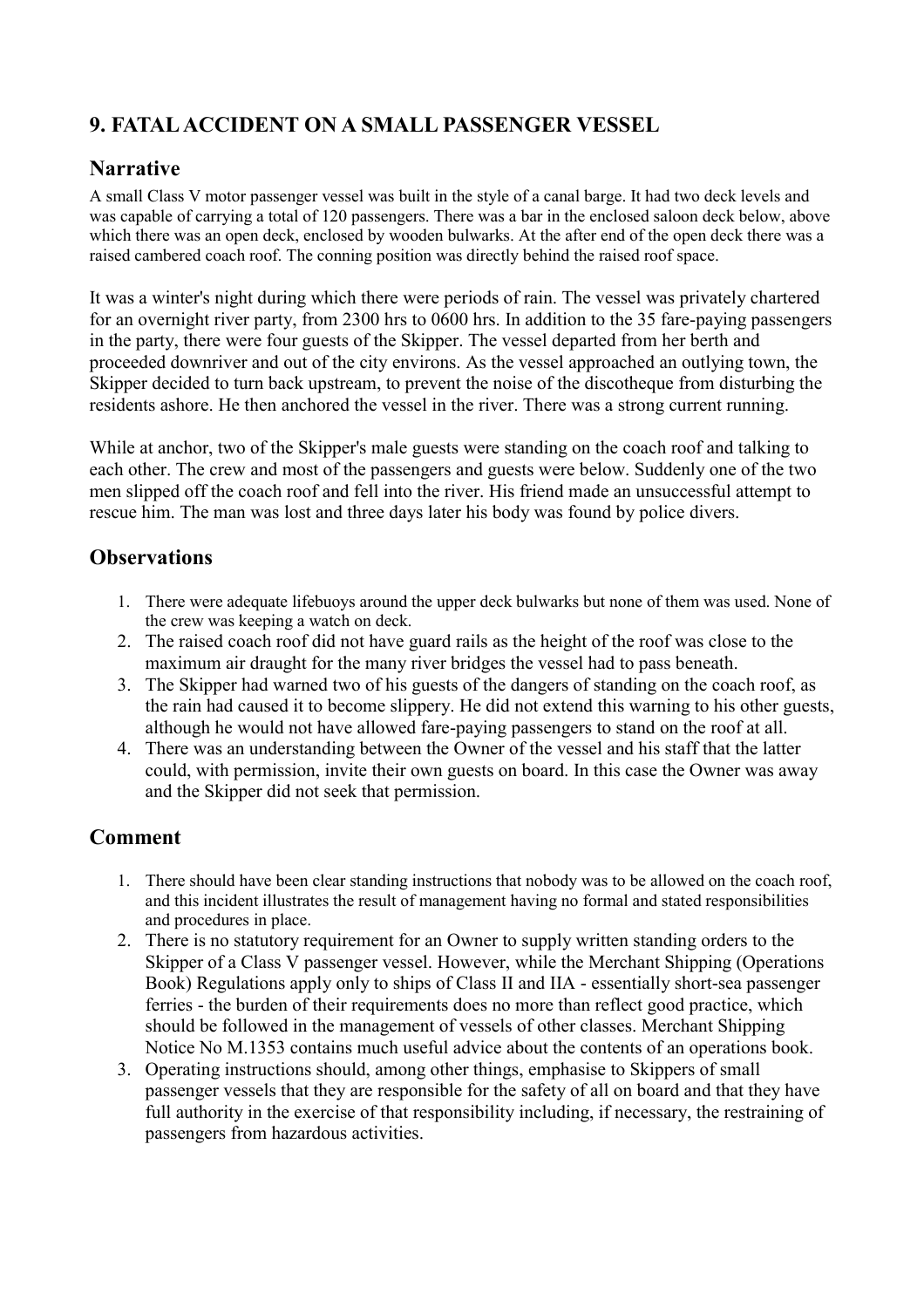# <span id="page-14-0"></span>**10. DANGEROUS OCCURRENCE CAUSED BY TOW ROPE PARTING**

#### **Narrative**

When on passage from the North Yorkshire Coast to Norway the tow wire from a 34 metre tug parted. She was towing a barge of 91 metres in length and 30 metres in beam at a speed of about 5.5 knots. The force 7 wind was from the south-southeast and the sea was rough.

At the time of the incident, the tug was about 20 miles south-east of an offshore platform when the barge started to drift down wind at a speed of 2 - 3 knots. Because the tug had great difficulties in attempting to retrieve the emergency towing arrangement, which had become snagged under the barge's fendering, a request for helicopter assistance was made. The rescue helicopter transferred the Mate from the tug onto the barge where he was joined and assisted by a helicopter crew member. However, they were unable to release the emergency towing pennant.

Meanwhile, the platform had initiated an evacuation of their non-essential personnel by helicopter, and an offshore safety standby vessel, with towing facilities, had arrived on scene to give assistance. The standby vessel fired a line across to the barge and eventually, with the assistance of the persons on the barge, a tow was established. The barge was towed clear of the oil field and the tow was transferred from the standby vessel to the tug. The wind strength decreased to force 6 and the tug completed her passage to Norway safely and without further incident.

#### **Observations**

- 1. During the passage, the tug had 550 metres of the 52mm diameter galvanised steel tow wire deployed from her towing winch. The tow wire was directly connected with a shackle to the main permanent chain towing bridles of the barge. Hard rubber and metal towing sleeves were fitted to the tow wire to prevent chafing at the point where the wire passed over the stern bulwark.
- 2. The tow wire parted between the tug's towing point and the after bulwark, and the self stowing gear for the towing winch was carried away overboard.
- 3. The barge was equipped with an emergency towing arrangement which had been rigged around one side of the barge. At the after end of the emergency towing wire a pick-up rope and buoy had been rigged and streamed over the stern.
- 4. It was reported that the wire had been tested prior to the tow.
- 5. The tug was operating within known, forecasted weather limits, only one day into the tow and she had towed in similar sea conditions before. The wind and seas were about four points abaft the starboard beam, and in such conditions, the tow wire can have large and sudden loads imposed upon it.

- 1. Some towing arrangements include a "fuse" pennant wire between the main tow wire and the towing bridle. The pennant's breaking strain is marginally less than the main tow wire and if the towing arrangement was to part, it is the pennant that usually fails leaving the main tow wire intact and thus obviating the need to rig a spare tow wire.
- 2. Other towing arrangements rig a large diameter double nylon "spring" between the main tow wire and the towing bridle. The spring has a greater breaking strain than the main tow wire and its function is to absorb sudden loads on the main tow wire.
- 3. Neither of the latter two arrangements were in place at the time of the accident.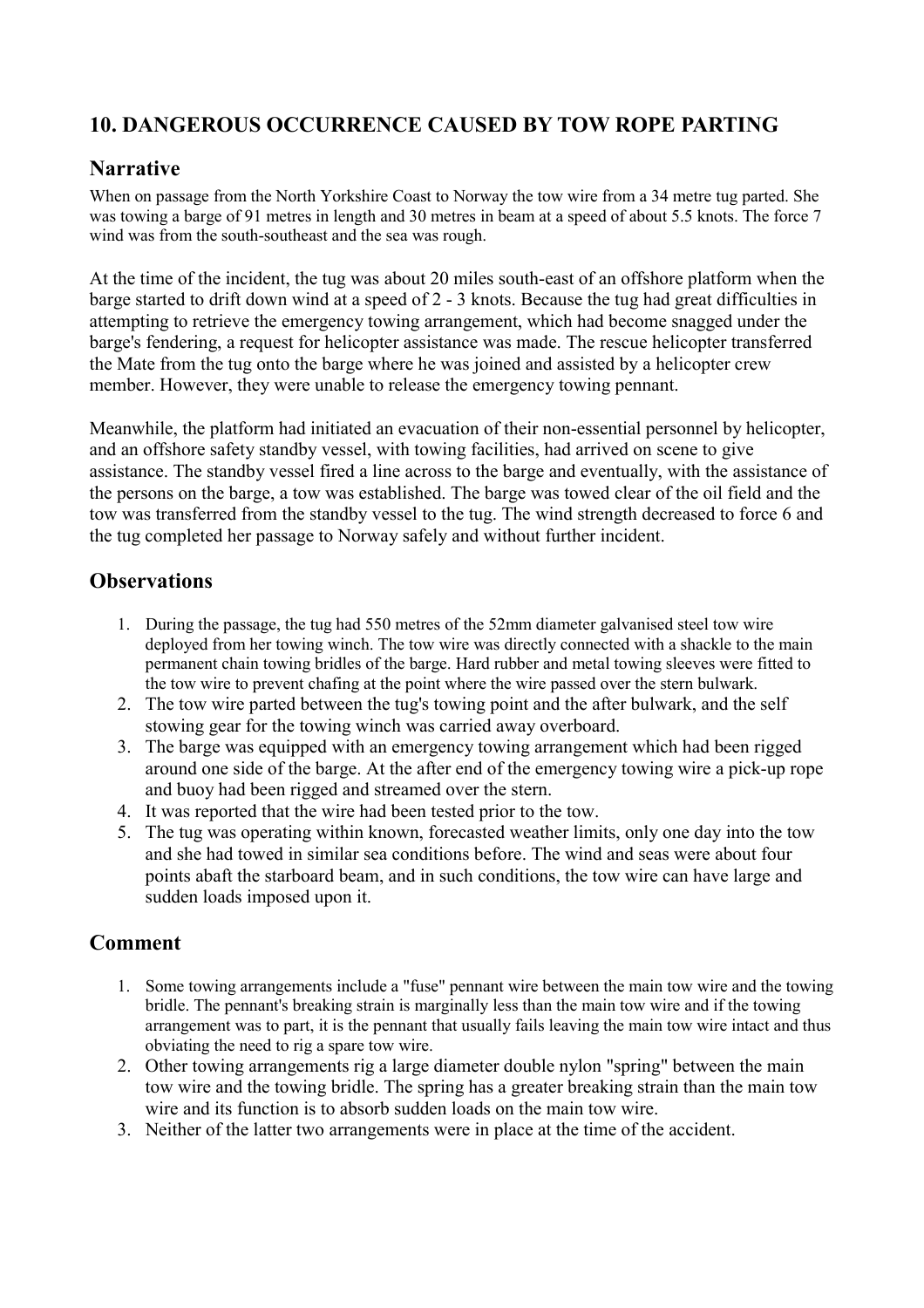# <span id="page-15-0"></span>**11. ENGINE-ROOM FIRE ON SMALL PASSENGER VESSEL**

#### **Narrative**

A Class V passenger vessel suffered an engine-room fire while on a river passage. When he noticed smoke issuing from the engine-room vents, the Skipper manoeuvred the vessel alongside another, which was secured at moorings, and the local fire brigade was summoned by radio. All 35 passengers were safely transferred to another passenger vessel without injury.

Attending firemen shut off the fuel oil tank suction pipe cocks. By this time, diesel fumes, rather than smoke, appeared to be issuing from the engine-room vents and subsequently the engine-room was entered.

#### **Observations**

- 1. When inspected, the main engine fuel oil spill/return line was found to be fractured. The line was made up of copper tubing of approximately 6mm in diameter. The two fractured ends of the tubing were found to be separated longitudinally by about 10mm, and axially by about 5mm.
- 2. The only evidence of a fire found outside the engine-room space was a small area of smokestained paintwork in the vicinity of each of the two engine-room vents.
- 3. The deckhead and forward and after bulkheads of the engine-room were lined with mineral wool, which provided an "A60" level of fire protection.
- 4. The two fuel oil tanks were located in an enclosed space outside the engine- room. Access to the shut-off cocks was by means of a duct, which was located within the enclosed space and measured approximately 700mm square. In order to shut off the cocks, it was necessary to remove a small set of steps, open an access door and then crawl a distance of approximately 7 metres. The enclosed space featured no means of ventilation or emergency lighting.
- 5. Merchant Shipping Notice No M.1456, entitled "Prevention of Fuel, Lubricating and Hydraulic Oil Fires in the Machinery Spaces of Merchant Ships and Fishing Vessels", provides advice on the precautionary measures that can be taken to prevent fires caused by fuel oil spillage. The Notice recommends the use of proven types of flexible oil pipes and the use of suitable screening, where practicable. It also recommends that heated surfaces, particularly the exhaust systems of main and auxiliary diesel engines, should be effectively insulated so that the surface temperature remains below the auto-ignition temperature of any oil which might come into contact with them.

- 1. The fire was probably caused by fuel oil from the fractured spill/return line spraying onto the unlagged exhaust manifold of the main engine. The fuel oil line fracture was probably caused by a combination of work hardening of the copper and stress in the tube, due to misalignment of the pipework.
- 2. The level of fire protection in the engine-room, which was in excess of the required minimum integrity and insulation standard of "A15", was effective in containing the fire within the engine-room compartment.
- 3. It is apparent that the fire was extinguished when the oxygen content within the engineroom had been reduced to a level at which it was no longer able to support combustion. However, fuel oil continued to enter the compartment until the fuel oil tank suction pipe cocks had been shut off. The delay experienced in gaining access to the cocks resulted in a hazardous situation being unnecessarily prolonged.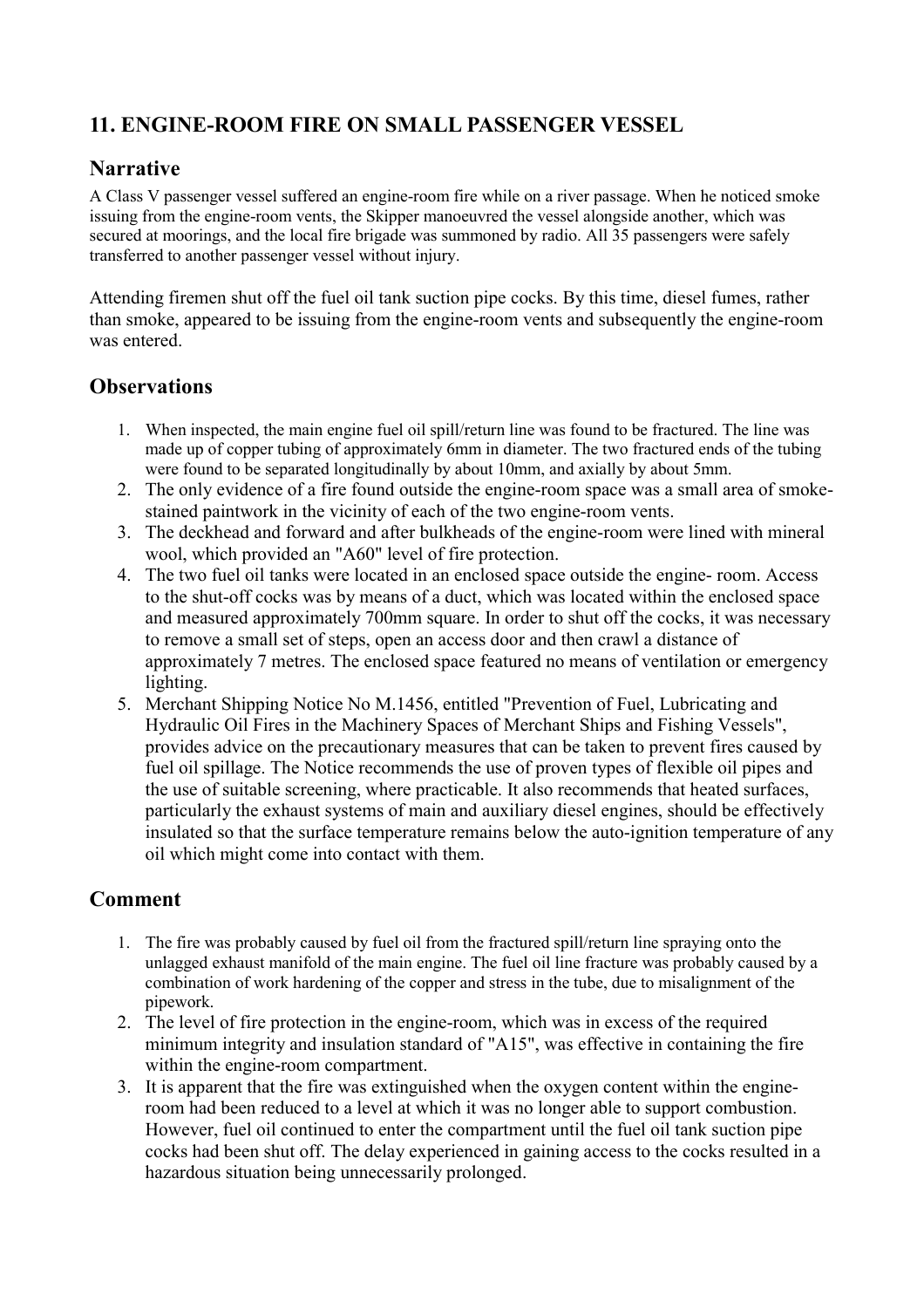- 4. In an attempt to prevent a recurrence of the incident, the fuel oil spill/return line has since been replaced with an approved flexible pipe and the main engine exhaust manifold has been lagged in accordance with the precautionary measures recommended in Merchant Shipping Notice No M.1456.
- 5. The fuel oil shut-off arrangement has since been modified so that the fuel oil tank suction line cocks can now be readily activated from the wheelhouse.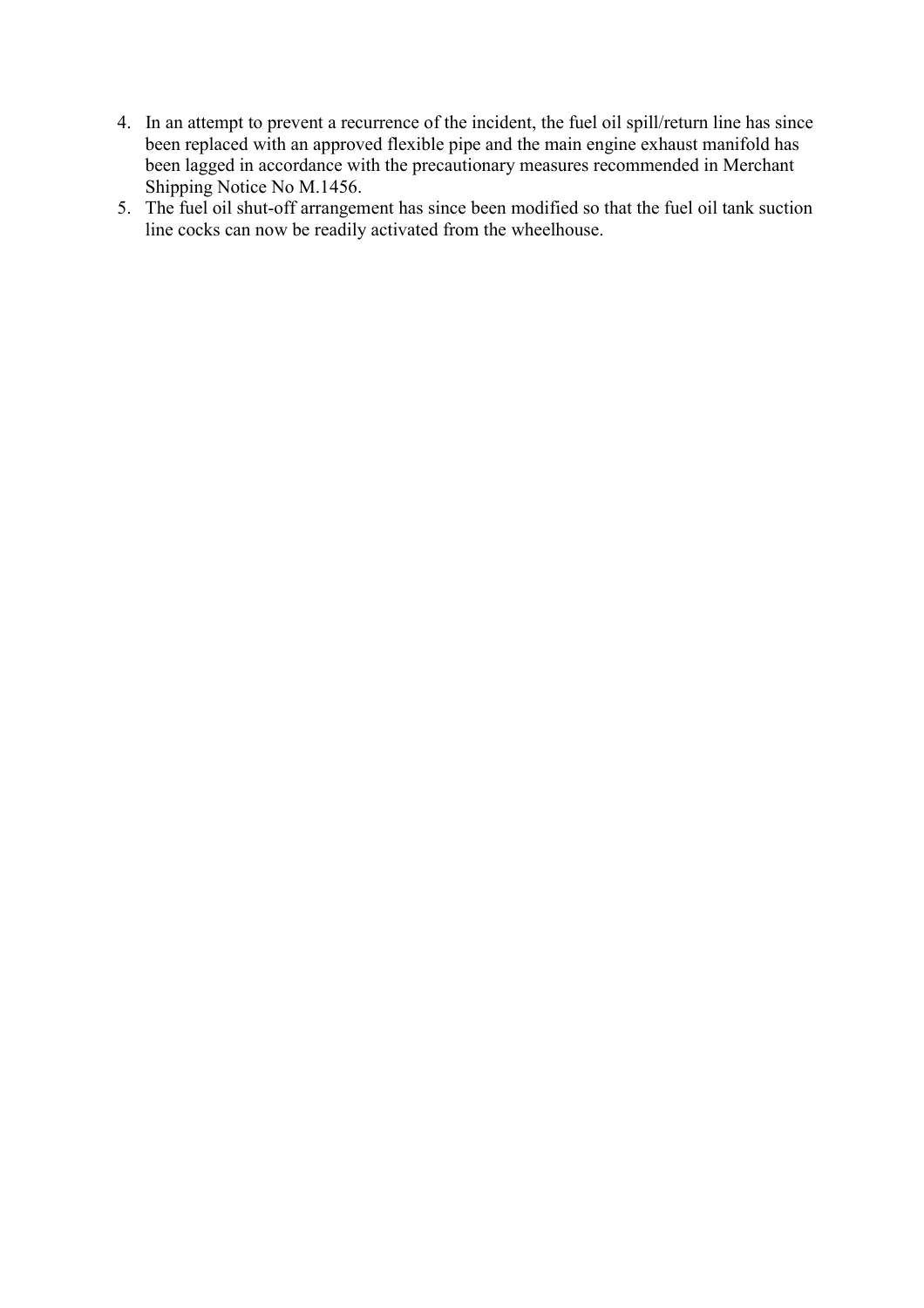# <span id="page-17-0"></span>**12. OFFICER KILLED BY LACK OF OXYGEN**

#### **Narrative**

A 12,000 gross registered tonnage foreign flagged Ro-Ro cargo vessel, operated by British Officers, was on passage to the UK. The vessel's fuel oil was found to contain water and during the search to find the cause, tanks were opened and inspected. The Chief Engineer carrying out the inspection was found by a watchkeeper with his legs protruding out of a tank manhole. He was removed from the tank and First Aid was carried out immediately, but without success. The pathologist who carried out the post mortem, confirmed the cause of death was due to lack of oxygen and exposure to oil fumes.

#### **Observations**

- 1. No forced ventilation of the tanks was used.
- 2. No test on the tank atmosphere was made, as the oxygen meter's battery was flat.
- 3. No other person was in attendance at the tank entrance.
- 4. Breathing apparatus was not made available.

- 1. There have been many similar accidents, one was reported in the MAIB Summary of Investigations 3/93 publication, page 2. For those who have not seen the guidance regarding safe entry into spaces it is contained in the following:
	- o The "Code of Safe Working Practices for Merchant Seamen" (1991 Edition), Chapter 10 Entering Enclosed or Confined Spaces;
	- o A MARITIME SAFETY CARD published by the International Maritime Organization which sets out basic precautions on tank entry and provides a safety check list.
- 2. It is disturbing that officers who should be aware of the requirements for safe entry to spaces do not carry out basic checks and take the necessary precautions.
- 3. For UK vessels the legislation contained in the Merchant Shipping (Entry into Dangerous Spaces) Regulations 1988 as amended, would apply.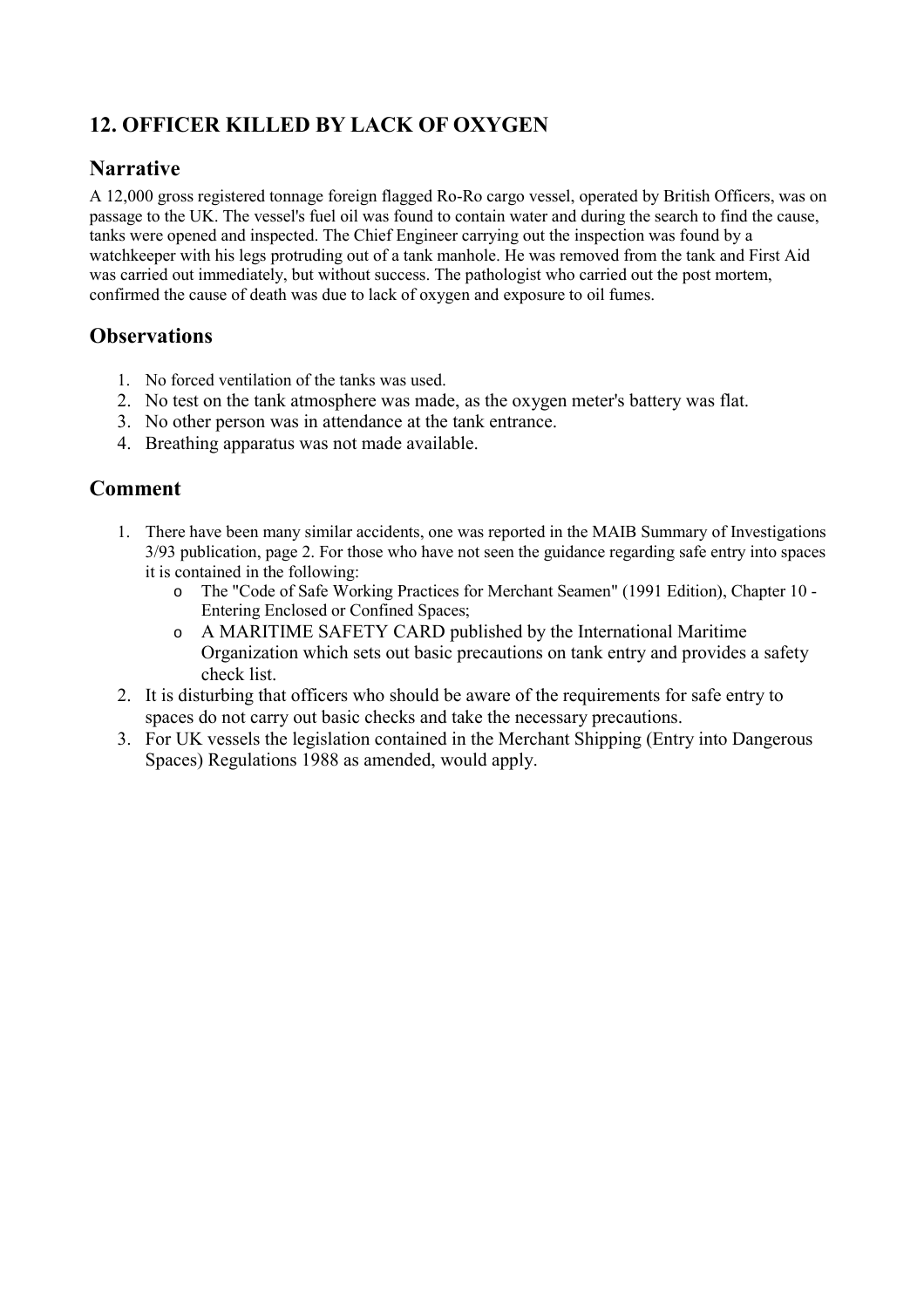# <span id="page-18-0"></span>**13. EXPLOSION AND FIRE IN BOILER WHILST ALONGSIDE LOADING FUEL OIL CARGO**

#### **Narrative**

A vessel was alongside loading a cargo of fuel oil when, at 2018 hrs, the Terminal Supervisor reported a fire aboard and that the Fire Brigade had been informed. At 2026 hrs the fire was recorded as extinguished but that the Fire Brigade were still in attendance.

The Master and Chief Engineer confirmed that there had been a small explosion in the starboard boiler followed by a fire in the boiler flue. Further investigation by the Fire Brigade established that the base of the boiler was still glowing red with a small amount of smoke coming from the funnel and the funnel casing. Boundary cooling was applied to the boiler, water injected into the furnace via a small plug hole and six 9 litre foam extinguishers discharged into the flue box. The situation was monitored until about 2320 hrs when the fire was finally declared as out. The vessel sailed at 0204 hrs the following morning for her next port of call.

### **Observations**

- 1. The two boilers on this vessel are vertical roof fired thermal oil boilers with a forced draught fan input at the base of the furnace. The combustion gases are led up a flue pipe by the side of the boiler via a flue box to the funnel.
- 2. After the fire, heavy fouling of the internal surfaces of the boiler was evident suggesting that the cause of the explosion and fire was due to excessive fuel being present prior to ignition. Earlier the same day problems had been experienced with the boiler operational control giving rise to excessive black and white smoke.
- 3. The fuel used was analyzed as a precaution although the port boiler, using the same fuel, has operated successfully since the incident. The Owners' opinion is that the explosion and fire were caused by operator error when bringing the boiler into service.

- 1. This incident could have been avoided by following the manufacturer's instructions and good engineering practice.
- 2. The dangers of boiler furnace explosions due to an accumulation of excess fuel prior to ignition are highlighted in the Merchant Shipping Notice No M.1083 "Explosions in Boiler Furnaces".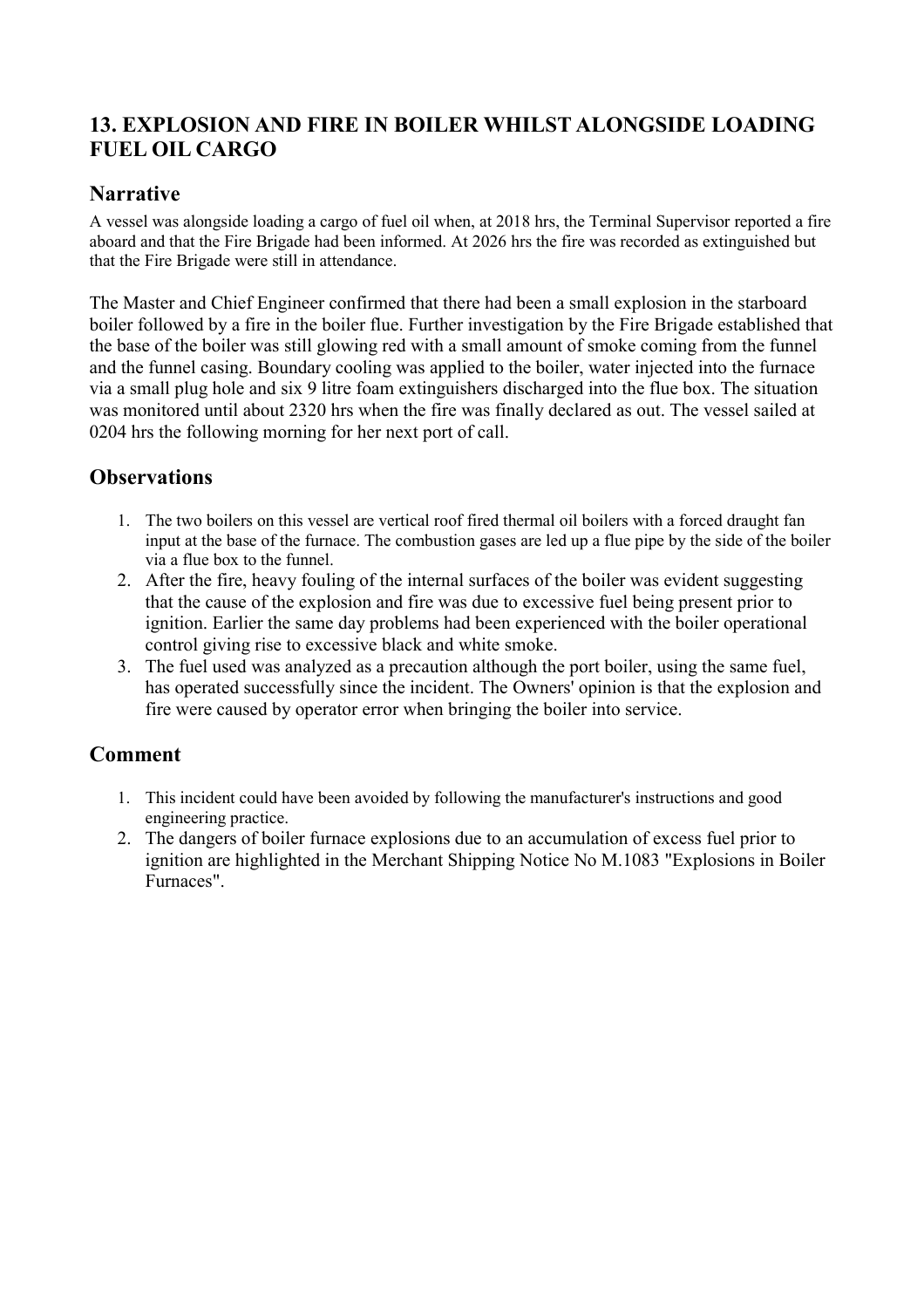# <span id="page-19-0"></span>**14. DIVING EQUIPMENT FIRE**

#### **Narrative**

A commercial craft of 10 metres registered length was proceeding to sea with a group of divers on board. While on passage, the dive marshal decided to check the contents of an oxygen cylinder. As he opened the cylinder valve, the high-pressure hose connected to the contents gauge failed, which caused oxygen to escape under pressure. The oxygen ignited and a fire started. The cylinder valve was then shut and the fire was extinguished using water and portable fire extinguishers.

### **Observations**

- 1. The dive marshal suffered momentary deafness and one other person on board sustained superficial burns to his right forearm and left elbow.
- 2. The fire caused damage to an awning and to equipment belonging to the group. The source of ignition is unknown.
- 3. The failed high-pressure hose was damaged by the fire and was unavailable for subsequent inspection.
- 4. The oxygen cylinder was intended to be available for use during diving operations but was not part of a standard therapeutic oxygen set.

- 1. The cause of the high-pressure hose failure is unknown. However, compliance with the appropriate British Standards relating to diving equipment will ensure that equipment failure is kept to a minimum.
- 2. The British Sub-Aqua Club (BSAC) and the National Federation of Charter Skippers (NFCS) recommend the provision of therapeutic oxygen on board vessels chartered for diving operations. The equipment used for this purpose is generally quite small and has an oral/nasal mask already fitted. It should not be confused with larger oxygen equipment normally used during diving operations.
- 3. The carriage of therapeutic oxygen, as recommended by the BSAC and the NFCS, is intended to provide first aid to a diver suffering from decompression illness. Its provision can only enhance the level of safety offered to divers by the operators of such vessels.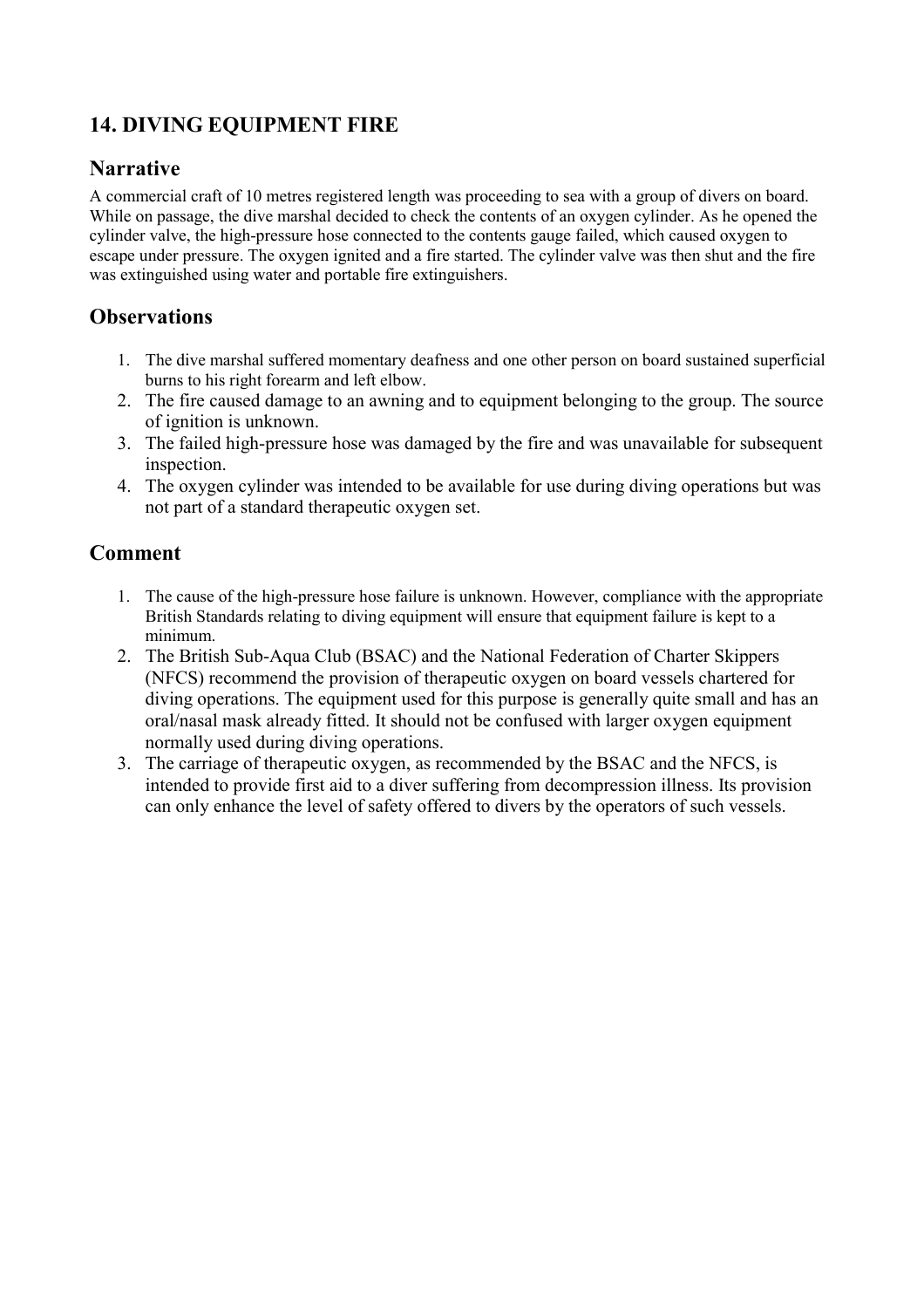# <span id="page-20-0"></span>**15. ACCIDENT WHILST MOORING ALONGSIDE A VESSEL**

#### **Narrative**

A lighter was being manoeuvred along the side of a vessel. A polypropylene mooring rope had been made fast on board the lighter and then led around a set of bitts on the vessel to a capstan. As the capstan hauled on the rope, the lead angle from the bitts to the lighter progressively increased. The rope eventually flipped over the top of the bitts and struck a crew member.

### **Observations**

- 1. The freeboard of the lighter was much greater than that of the vessel.
- 2. The injured crew member was lifted into the air by the rope and, despite wearing a safety helmet, sustained a fractured skull when he landed on the deck.

- 1. Although the lead of the rope was satisfactory at the start of the manoeuvre, no account was taken of the inevitable increase in the lead angle from the bitts as the lighter moved along the side of the vessel.
- 2. If available, appropriate roller or panama fairleads should have been used. Alternatively, a different set of bitts should have been used so as to ensure the lead angle remained minimal throughout the manoeuvre.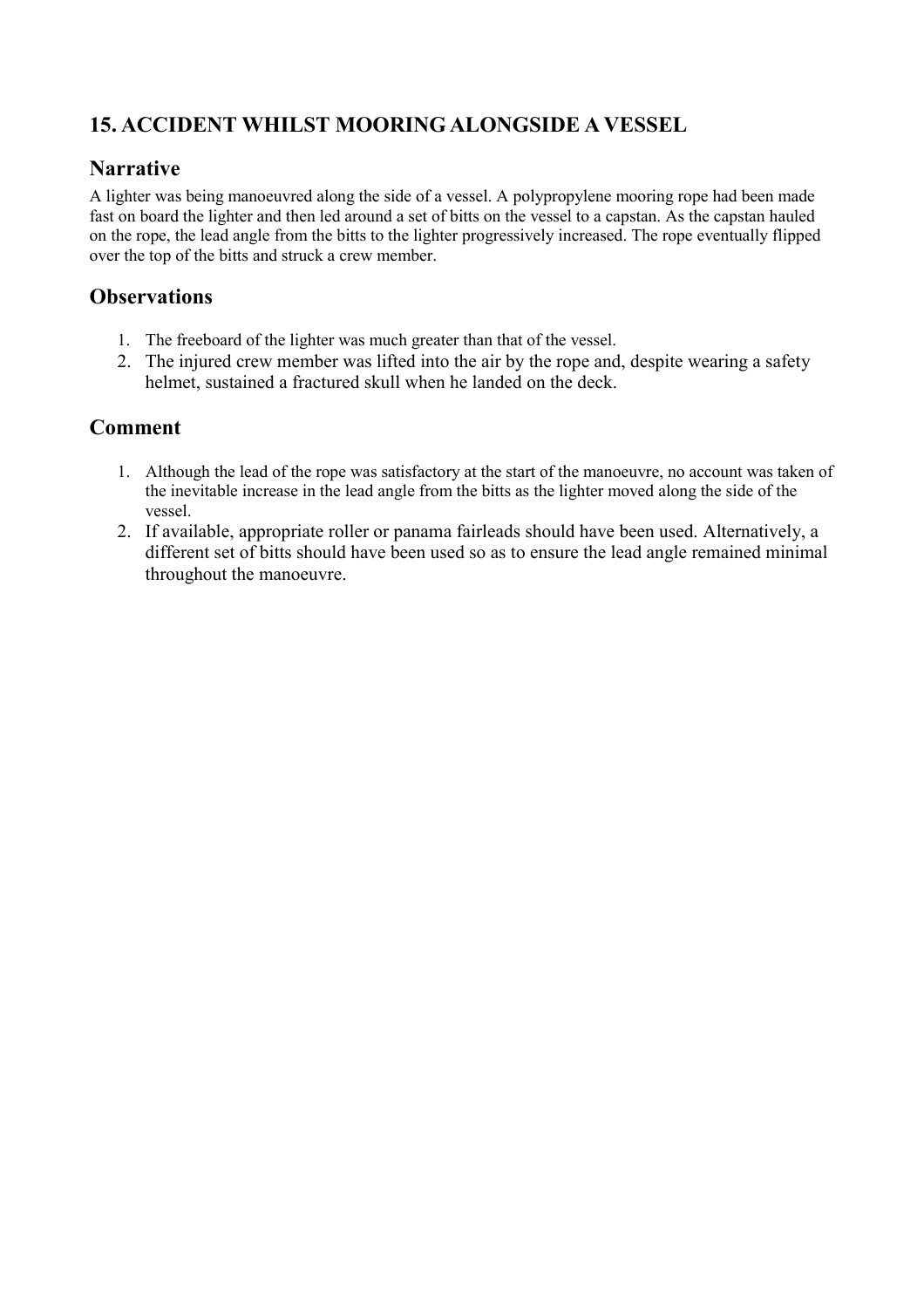# <span id="page-21-0"></span>**16. LOSS OF OLDER WOODEN FISHING VESSEL**

#### **Narrative**

An 18 metre wooden fishing vessel was operated by the Owner/Skipper and a crew of four. She was pitching heavily in conditions of about force 8/9, when she came down hard on her starboard side. Shortly after this incident, the forward cabin started to flood rapidly. Flooding was restricted to the cabin. The vessel's own bilge pump, plus portable pumps from the Coastguard and another vessel, contained (but was unable to reduce) the flood water level. After some 11 hours the aft wooden bulkhead of the cabin started leaking water into the adjacent fish hold. With the use of a liferaft all the crew transferred safely to another fishing vessel. The vessel sank by the head about four hours later. All the crew were safely returned ashore.

#### **Observations**

- 1. This 34 year old oak on oak, wooden vessel was one of the top earning fishing vessels in its area. She had experienced flooding to the same forward cabin six months before this incident, after which she was slipped and caulking repairs were carried out.
- 2. She remained afloat in the flooded condition, in heavy seas, for a long time. The salvage pumps and the watertight integrity of the forward wooden bulkhead contributed to the vessel's survivability. This bulkhead maintained its watertight integrity for some 11 hours in heavy sea conditions and with a large head of water on the forward side.
- 3. It is reported that it was necessary for this vessel to have fished in all sea conditions to have become a top earning vessel.
- 4. The wooden structure failure is thought to have been caused by the very heavy load exerted on the fore structure as she rolled heavily on her starboard side when operating in very rough seas. Identifying the actual cause of the structural failure, eg a sprung plank or loss of caulking, or both, was not possible.

- 1. It is strongly recommended that a portable diesel driven salvage pump of suitable output, and fitted with an adequate length of suction hose, should be carried and stowed in a readily accessible position.
- 2. This incident shows the importance of a vessel staying afloat long enough to enable the crew to abandon ship safely. One important factor in this case was that the wooden bulkheads on this fishing vessel had been made as watertight as possible.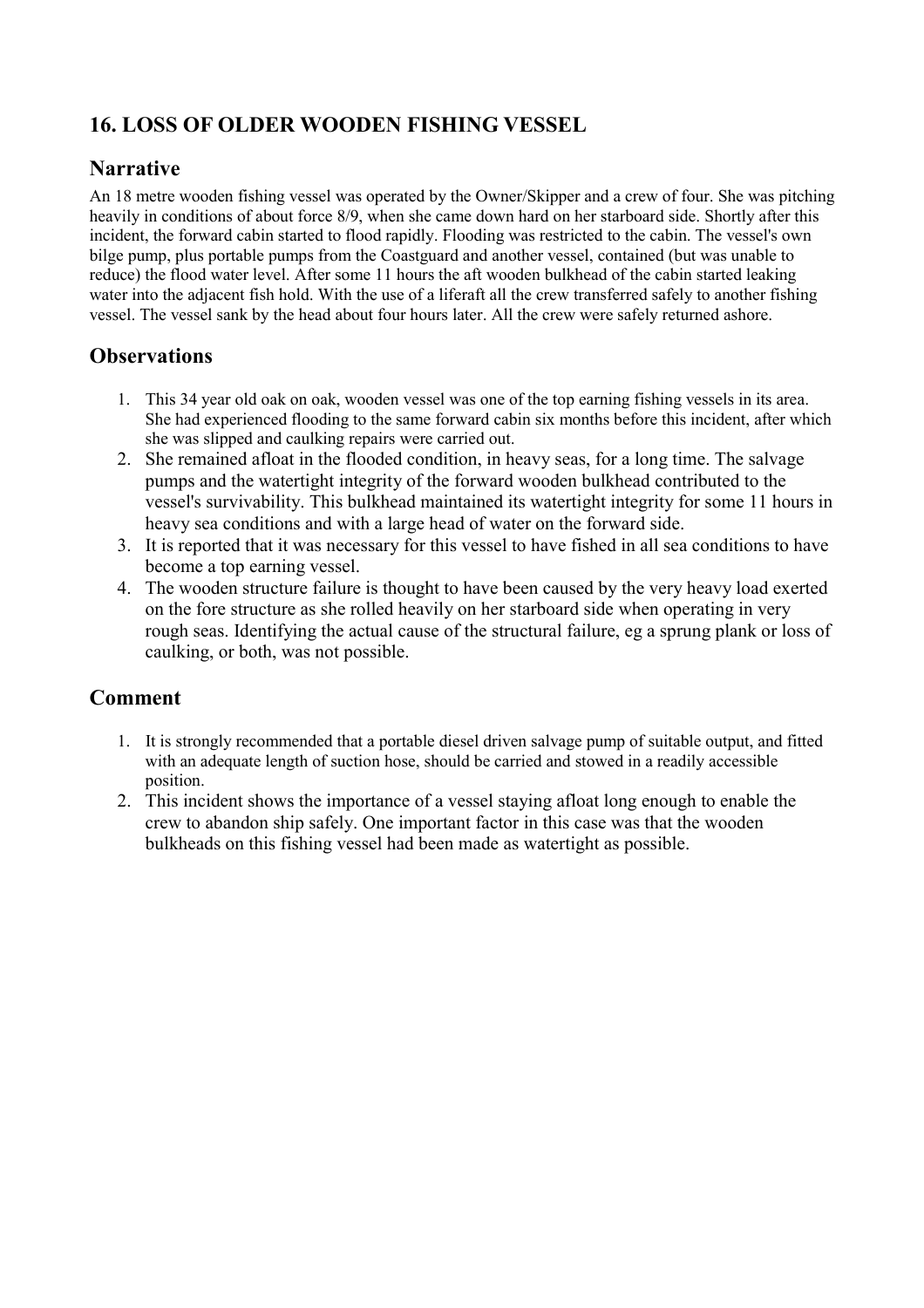# <span id="page-22-0"></span>**17. FATIGUE CAUSES GROUNDING OF TRAWLER**

#### **Narrative**

Having departed her home port at about midnight, a trawler of 20 metres registered length was steaming towards her intended fishing grounds with two crew members on watch. The weather was good with variable light winds and clear visibility. The auto-pilot was in use.

One of the watchkeepers left the wheelhouse and went to the forward cabin to make some tea. In his absence the second watchkeeper, who was sitting in the fixed wheelhouse chair, fell asleep.

While the first watchkeeper was still below, the vessel grounded. Fortunately there were no injuries and, although some resultant flooding was sustained forward, the vessel was able to refloat and return to port under her own power.

#### **Observations**

- 1. The vessel had spent only three hours in port, during which time the crew were engaged in landing the previous catch and in icing up.
- 2. The second watchkeeper had not slept for about 24 hours.
- 3. The wheelhouse windows and outside door were shut.
- 4. The vessel was not fitted with a watch alarm.
- 5. The Skipper had not told the two watchkeepers who was to be in charge.
- 6. The vessel grounded because the auto-pilot had not been re-set to the original course after a navigational alteration.

- 1. Neither the Skipper nor the second watchkeeper appreciated the extent to which the latter was fatigued and a major contributory factor was that he was inadequately rested. Any tendency for him to fall asleep was probably exacerbated by his prolonged seated position and by the effect of the battened down wheelhouse.
- 2. Although the provision of a watch alarm would not necessarily have prevented the watchkeeper from falling asleep, it would have alerted him or the rest of the crew in sufficient time to prevent the vessel from grounding.
- 3. Appropriate warnings concerning the danger of fatigue with respect to watchkeepers are provided in Merchant Shipping Notice No M.1190.
- 4. Skippers and watchkeepers must ensure that the latter are adequately rested and fit for duty before taking charge of a navigational watch. Full account should be taken of both the quantity and quality of rest taken in this regard.
- 5. When there is more than one watchkeeper, the Skipper should make clear to them who is to be in charge.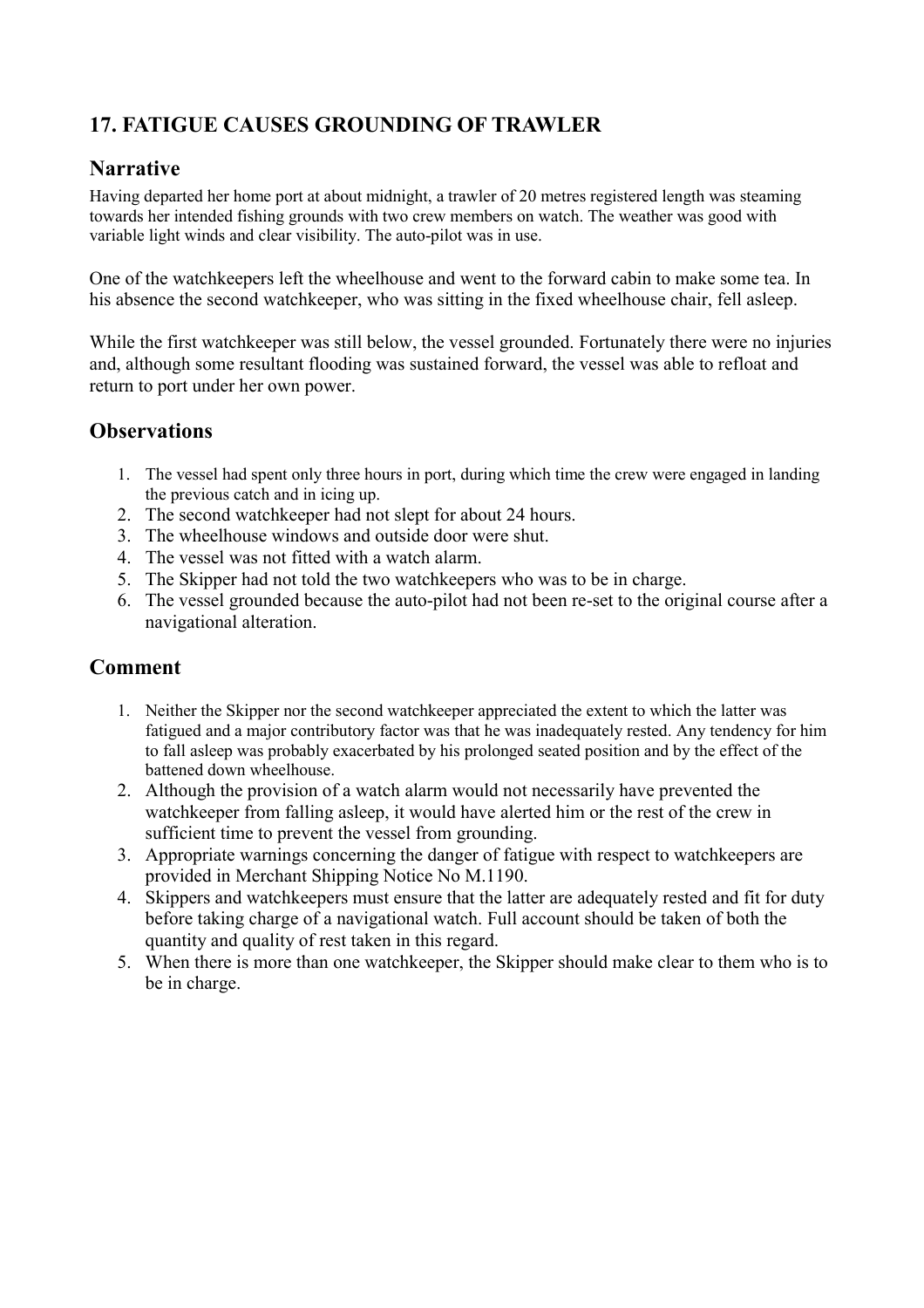# <span id="page-23-0"></span>**18. MAJOR INJURIES TO FISHERMEN DURING HEAVY WEATHER**

#### **Narrative**

Two recent incidents highlight the ease with which fishermen can be seriously injured when fishing operations are undertaken in heavy weather.

#### **Case 1**

During a hauling operation on board a stern trawler, the vessel shipped a large sea which caused a crew member to be washed into the trawl gantry. He was subsequently air-lifted from the vessel with a broken arm and transferred to hospital ashore.

#### **Case 2**

A crew member was proceeding towards the winch of a stern trawler in preparation to haul the gear. The vessel shipped a large sea which struck him from behind and forced him into the side of a shelter deck door. He was subsequently air-lifted to hospital where he received 25 stitches to a head wound.

#### **Observations**

- 1. Both accidents occurred in force 10 to 12 weather conditions.
- 2. Both vessels were of less than 24 metres registered length.

- 1. The working deck of a fishing vessel is a potentially dangerous place, even in calm conditions. These incidents highlight the additional dangers encountered by fishermen during periods of heavy weather.
- 2. It is essential that Skippers keep up to date with the latest weather forecast so as to be able to cease fishing in good time and to take precautionary action should the continuing suitability of weather for fishing become doubtful.
- 3. It is the Skipper's responsibility to ensure that a sharp lookout is maintained on all fishing operations, particularly when heavy oncoming seas are encountered. All signals given to crew members working on deck should be positive and clearly understood.
- 4. Further advice on the safety of fishing operations is provided in the Department of Transport publications "Fishermen and Safety" and the "Recommended Code of Safety for Fishermen".